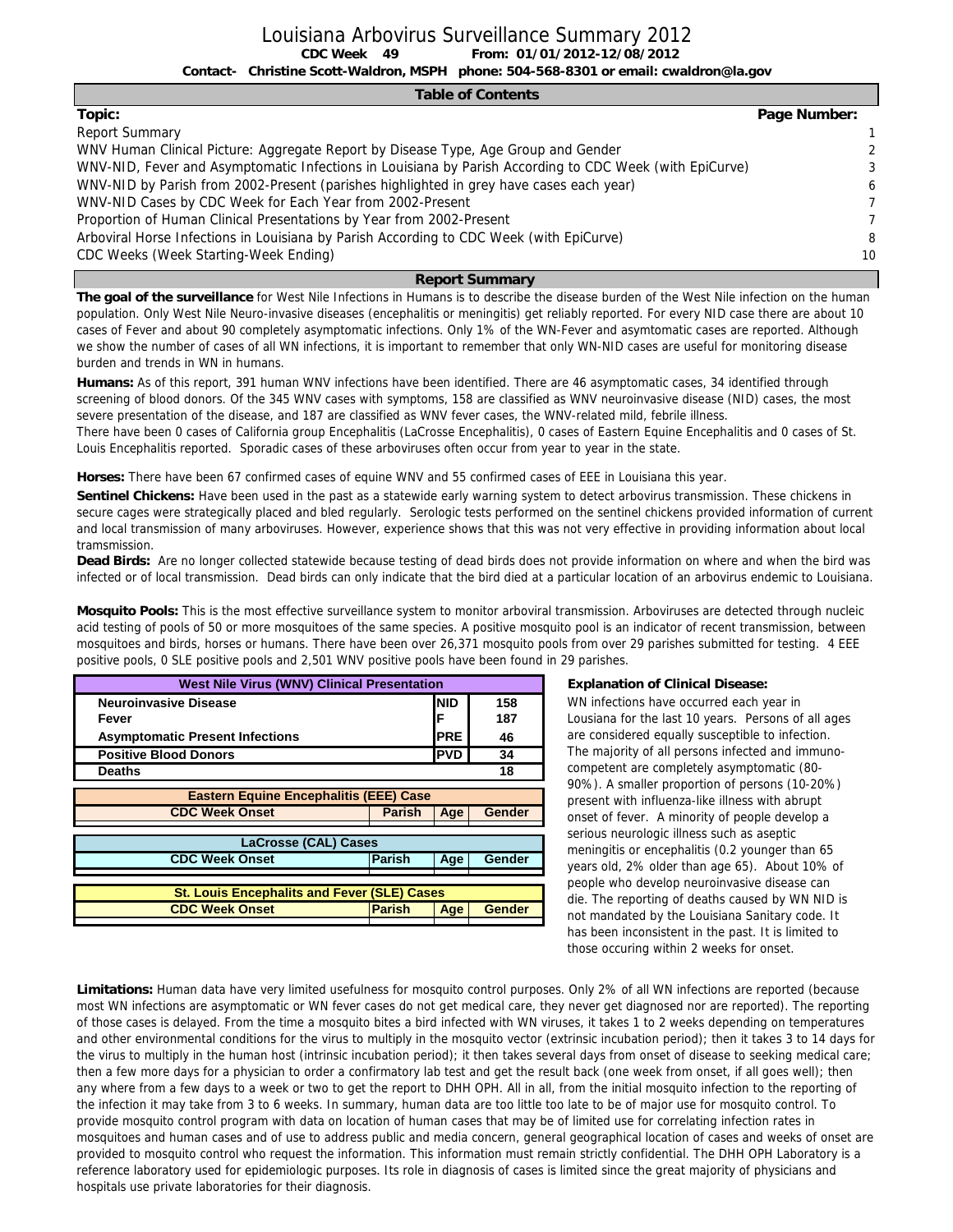# **WNV Human Clinical Presentation Page 2**

| <b>Age Group</b><br><b>Incidence</b><br><b>PRE Cases</b><br><b>NID Cases</b><br><b>Incidence</b><br><b>Deaths</b><br><b>Fever Cases</b><br>$0 - 14$<br>0.2<br>0.4<br>0<br>15-29<br>1.6<br>1.8<br>16<br>18<br>9<br>$30 - 44$<br>1.7<br>16<br>38<br>4.0<br>10<br>45-59<br>8.3<br>54<br>6.8<br>66<br>18<br>4<br>60-74<br>8.1<br>8.8<br>37<br>6<br>6<br>40<br>$75+$<br>12.0<br>3<br>8<br>26<br>28<br>11.1<br><b>Undetermined</b> |       |     |     | <b>Clinical Classification</b> |     |    |    |
|------------------------------------------------------------------------------------------------------------------------------------------------------------------------------------------------------------------------------------------------------------------------------------------------------------------------------------------------------------------------------------------------------------------------------|-------|-----|-----|--------------------------------|-----|----|----|
|                                                                                                                                                                                                                                                                                                                                                                                                                              |       |     |     |                                |     |    |    |
|                                                                                                                                                                                                                                                                                                                                                                                                                              |       |     |     |                                |     |    |    |
|                                                                                                                                                                                                                                                                                                                                                                                                                              |       |     |     |                                |     |    |    |
|                                                                                                                                                                                                                                                                                                                                                                                                                              |       |     |     |                                |     |    |    |
|                                                                                                                                                                                                                                                                                                                                                                                                                              |       |     |     |                                |     |    |    |
|                                                                                                                                                                                                                                                                                                                                                                                                                              |       |     |     |                                |     |    |    |
|                                                                                                                                                                                                                                                                                                                                                                                                                              |       |     |     |                                |     |    |    |
|                                                                                                                                                                                                                                                                                                                                                                                                                              |       |     |     |                                |     |    |    |
|                                                                                                                                                                                                                                                                                                                                                                                                                              | Total | 158 | 3.5 | 187                            | 4.2 | 46 | 18 |

| <b>Age Group</b>    |             | <b>Neuroinvasive Disease Cases by Gender</b> |               |                    |
|---------------------|-------------|----------------------------------------------|---------------|--------------------|
|                     | <b>Male</b> | <b>M</b> Incidence                           | <b>Female</b> | <b>F</b> Incidence |
| $0 - 14$            |             | 0.8                                          |               | 0.0                |
| $15 - 29$           |             | 1.8                                          |               | 1.4                |
| $30 - 44$           |             | 1.8                                          |               | 1.4                |
| 45-59               | 32          | 8.3                                          | 22            | 5.4                |
| 60-74               | 28          | 13.7                                         | 12            | 4.8                |
| $75+$               | 17          | 20.4                                         | 11            | 7.3                |
| <b>Undetermined</b> |             |                                              |               |                    |
| <b>Total</b>        | 99          | 4.6                                          | 59            | 2.6                |





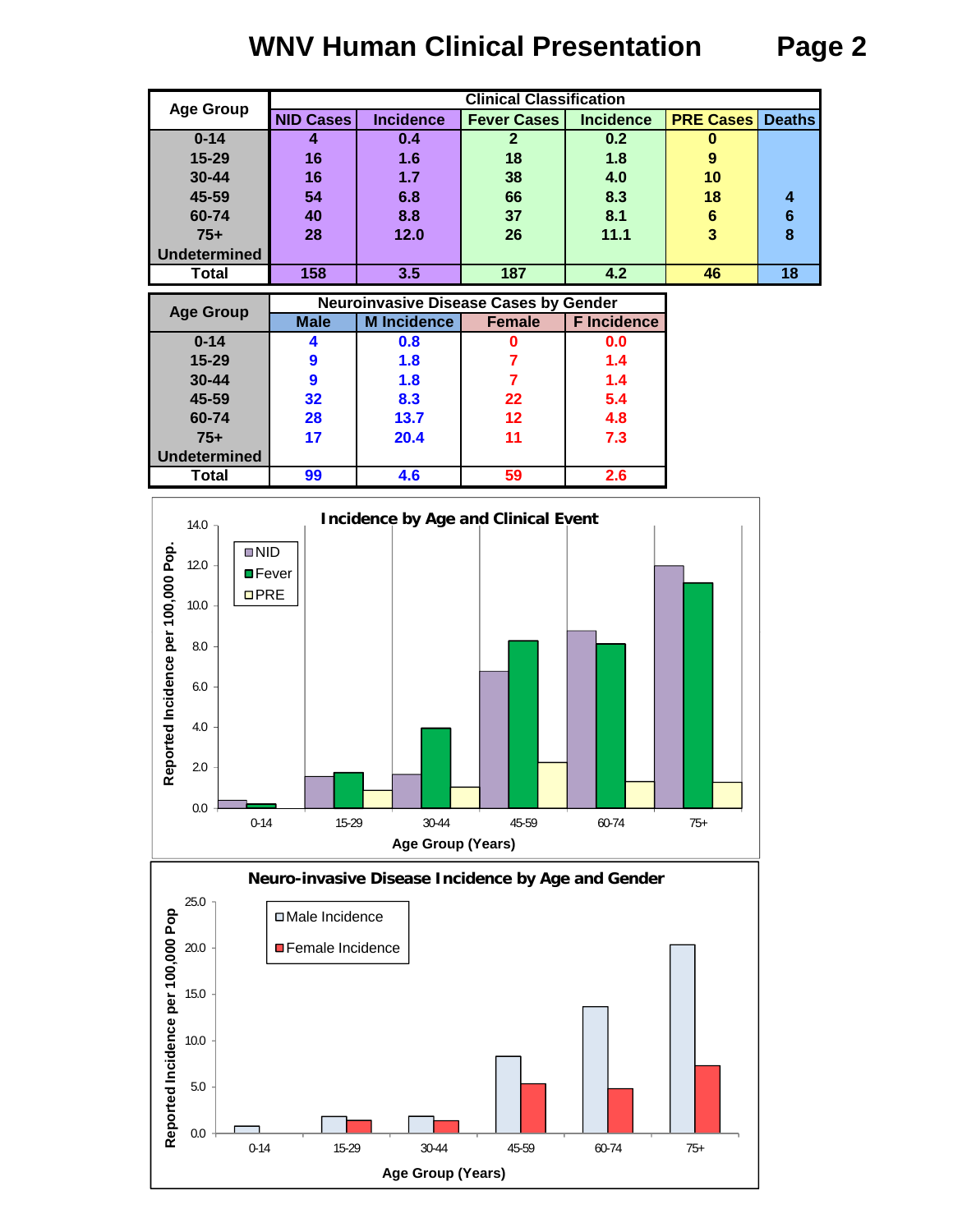### **WNV-NID Infections by Parish According to CDC Week Page 3**

|                         |                          | CDC Week 1-5 6-9 10-13 14-17 18-21  |             |           |           |           |     | 22 23 24 25 26 |                |              |                              |                         |                         |                       |                         | 27 28 29 30 31 32 33 34 35 |                         |                         |                | 36 37 38 39 40                                        |                         |                |              | 41 42 43 44 45 |            |                | 46 47 48 49                    |           |           | 50 51 52 |
|-------------------------|--------------------------|-------------------------------------|-------------|-----------|-----------|-----------|-----|----------------|----------------|--------------|------------------------------|-------------------------|-------------------------|-----------------------|-------------------------|----------------------------|-------------------------|-------------------------|----------------|-------------------------------------------------------|-------------------------|----------------|--------------|----------------|------------|----------------|--------------------------------|-----------|-----------|----------|
| Region Parish           |                          | Total                               | Jan Feb Mar |           | Apr       | May       | Jun |                | Jul            |              |                              |                         | Aug                     |                       |                         |                            |                         | Sep                     |                |                                                       | Oct                     |                |              |                | <b>Nov</b> |                |                                | Dec       |           |          |
| $\mathbf{1}$            | Jefferson                | $12\,$                              |             |           |           |           |     |                |                |              | $\mathbf{1}$                 | $\overline{\mathbf{3}}$ |                         |                       | $1 \quad 2 \quad 1$     |                            |                         | $\overline{1}$          | $\mathbf{1}$   |                                                       | $\overline{\mathbf{1}}$ |                |              | $\mathbf{1}$   |            |                |                                |           |           |          |
| $\mathbf{1}$            | Orleans                  | 11                                  |             |           |           |           |     |                |                | $\mathbf{1}$ |                              | $\mathbf{1}$            | $1 -$                   | $2 \quad 1$           |                         |                            | $\mathbf{1}$            | $\overline{\mathbf{2}}$ |                |                                                       | $\overline{1}$          |                |              | $\mathbf{1}$   |            |                |                                |           |           |          |
| $\mathbf{1}$            | St. Bernard              | $\mathbf{1}$                        |             |           |           |           |     |                |                |              |                              |                         |                         |                       | $\mathbf 1$             |                            |                         |                         |                |                                                       |                         |                |              |                |            |                |                                |           |           |          |
| $\overline{2}$          | <b>Ascension</b>         | $\overline{\mathbf{3}}$             |             |           |           |           |     |                |                |              |                              |                         |                         |                       |                         | $\mathbf{1}$               |                         | $\mathbf{1}$            |                | $\mathbf{1}$                                          |                         |                |              |                |            |                |                                |           |           |          |
| $\overline{2}$          | <b>East Baton Rouge</b>  | 17                                  |             |           |           |           |     |                |                |              | $1 \quad 3$                  |                         | $\mathbf{1}$            | $\overline{2}$        | $\blacksquare$          | $\overline{2}$             | $\overline{1}$          | $\overline{\mathbf{3}}$ | $\overline{1}$ | $\mathbf{1}$                                          |                         |                | $\mathbf{1}$ |                |            |                |                                |           |           |          |
| $\overline{2}$          | East Feliciana           | $\overline{2}$                      |             |           |           |           |     |                |                |              |                              |                         |                         |                       | $\mathbf 1$             |                            |                         | $\mathbf{1}$            |                |                                                       |                         |                |              |                |            |                |                                |           |           |          |
| $\overline{2}$          | <b>West Feliciana</b>    | -1                                  |             |           |           |           |     |                |                |              |                              |                         |                         |                       |                         |                            | $\mathbf{1}$            |                         |                |                                                       |                         |                |              |                |            |                |                                |           |           |          |
| 3                       | Lafourche                | $\overline{1}$                      |             |           |           |           |     |                |                |              | $\mathbf{1}$                 |                         |                         |                       |                         |                            |                         |                         |                |                                                       |                         |                |              |                |            |                |                                |           |           |          |
| 3                       | St. Charles              | $\mathbf{1}$                        |             |           |           |           |     |                |                |              |                              |                         |                         |                       |                         |                            |                         | $\mathbf{1}$            |                |                                                       |                         |                |              |                |            |                |                                |           |           |          |
| 3                       | Terrebonne               |                                     |             |           |           |           |     |                |                |              |                              |                         |                         |                       |                         |                            |                         |                         |                |                                                       | $\overline{1}$          |                |              |                |            |                |                                |           |           |          |
| $\overline{\mathbf{4}}$ | Iberia                   | $\overline{1}$                      |             |           |           |           |     |                |                |              |                              |                         |                         |                       |                         |                            | $\mathbf{1}$            |                         |                |                                                       |                         |                |              |                |            |                |                                |           |           |          |
| 4                       | Lafayette                | $\overline{\mathbf{2}}$             |             |           |           |           |     |                |                |              |                              |                         |                         |                       |                         |                            | $\mathbf{1}$            |                         | $\mathbf{1}$   |                                                       |                         |                |              |                |            |                |                                |           |           |          |
| 4                       | St. Martin               |                                     |             |           |           |           |     |                |                |              |                              |                         |                         |                       |                         |                            |                         |                         |                | $\mathbf{1}$                                          |                         |                |              |                |            |                |                                |           |           |          |
| 5                       | Allen                    | $\mathbf{1}$                        |             |           |           |           |     |                |                |              |                              |                         |                         |                       |                         |                            |                         |                         |                |                                                       |                         | $\overline{1}$ |              |                |            |                |                                |           |           |          |
| 5                       | Beauregard               | $\mathbf{1}$                        |             |           |           |           |     |                |                |              |                              |                         |                         |                       |                         |                            |                         |                         | $\mathbf{1}$   |                                                       |                         |                |              |                |            |                |                                |           |           |          |
| 5                       | Calcasieu                | 8                                   |             |           |           |           |     |                |                |              |                              | $\mathbf{1}$            |                         |                       | $1 \quad 1$             |                            | $\mathbf{1}$            |                         |                |                                                       | $\overline{2}$          |                |              | $\overline{1}$ |            |                | $\mathbf{1}$                   |           |           |          |
| $\boldsymbol{6}$        | <b>Avoyelles</b>         | $\overline{1}$                      |             |           |           |           |     |                |                |              |                              |                         |                         |                       |                         | $\mathbf{1}$               |                         |                         |                |                                                       |                         |                |              |                |            |                |                                |           |           |          |
| 6                       | Concordia                | $\overline{\mathbf{2}}$             |             |           |           |           |     |                |                |              | $1 \quad 1$                  |                         |                         |                       |                         |                            |                         |                         |                |                                                       |                         |                |              |                |            |                |                                |           |           |          |
| 6                       | Grant                    | 3                                   |             |           |           |           |     |                |                |              |                              |                         |                         |                       |                         |                            |                         | $\mathbf{1}$            | $\overline{1}$ |                                                       | $\mathbf{1}$            |                |              |                |            |                |                                |           |           |          |
| 6                       | <b>Rapides</b>           | 11                                  |             |           |           |           |     | $\mathbf{1}$   |                |              |                              | $1 \quad 1$             | $\overline{1}$          |                       | $\mathbf{1}$            |                            | $\overline{2}$          |                         | $\overline{2}$ | $\mathbf{1}$                                          |                         |                |              | $\mathbf{1}$   |            |                |                                |           |           |          |
| 6                       | Vernon                   | $\mathbf{1}$                        |             |           |           |           |     |                | $\overline{1}$ |              |                              |                         |                         |                       |                         |                            |                         |                         |                |                                                       |                         |                |              |                |            |                |                                |           |           |          |
| 6<br>$\overline{7}$     | Winn<br><b>Bienville</b> | $\mathbf{1}$<br>$\overline{1}$      |             |           |           |           |     |                |                |              |                              |                         |                         |                       |                         |                            |                         | $\mathbf{1}$            |                |                                                       |                         |                |              | $\overline{1}$ |            |                |                                |           |           |          |
| $\overline{7}$          | <b>Bossier</b>           | 6                                   |             |           |           |           |     |                |                |              |                              |                         |                         | $\overline{2}$        | $\overline{\mathbf{2}}$ |                            |                         |                         |                |                                                       |                         | $\overline{1}$ |              | $\mathbf{1}$   |            |                |                                |           |           |          |
| $\overline{7}$          | Caddo                    | 18                                  |             |           |           |           |     |                |                | $\mathbf{1}$ | $\overline{\mathbf{2}}$      | $\mathbf{1}$            | $\overline{\mathbf{2}}$ | $\mathbf{1}$          |                         | $3 \quad 1$                | $\mathbf{3}$            | $\overline{1}$          | $\mathbf{3}$   |                                                       |                         |                |              |                |            |                |                                |           |           |          |
| $\overline{7}$          | <b>DeSoto</b>            | 3                                   |             |           |           |           |     |                |                |              |                              |                         | $\mathbf{1}$            |                       |                         |                            |                         |                         |                | $1 - 1$                                               |                         |                |              |                |            |                |                                |           |           |          |
| $\overline{7}$          | <b>Natchitoches</b>      | $\overline{2}$                      |             |           |           |           |     |                |                |              | $\mathbf{1}$                 |                         |                         | $\mathbf{1}$          |                         |                            |                         |                         |                |                                                       |                         |                |              |                |            |                |                                |           |           |          |
| $\overline{7}$          | Webster                  | 4                                   |             |           |           |           |     |                |                |              |                              |                         | $1 \quad 1$             |                       |                         | $1 \quad 1$                |                         |                         |                |                                                       |                         |                |              |                |            |                |                                |           |           |          |
| 8                       | Caldwell                 | $\overline{1}$                      |             |           |           |           |     |                |                |              |                              |                         |                         |                       | $\mathbf{1}$            |                            |                         |                         |                |                                                       |                         |                |              |                |            |                |                                |           |           |          |
| 8                       | Franklin                 |                                     |             |           |           |           |     |                |                |              |                              |                         |                         |                       |                         |                            |                         |                         |                | $\mathbf{1}$                                          |                         |                |              |                |            |                |                                |           |           |          |
| 8                       | Lincoln                  |                                     |             |           |           |           |     |                |                |              |                              |                         |                         |                       |                         | $\mathbf{1}$               |                         |                         |                |                                                       |                         |                |              |                |            |                |                                |           |           |          |
| 8                       | Madison                  |                                     |             |           |           |           |     |                |                |              |                              |                         |                         |                       |                         |                            |                         |                         |                |                                                       |                         |                |              |                |            |                |                                |           |           |          |
| 8                       | <b>Morehouse</b>         |                                     |             |           |           |           |     |                |                |              |                              |                         |                         |                       |                         |                            |                         |                         |                |                                                       |                         |                |              |                |            |                |                                |           |           |          |
| 8                       | Ouachita                 | -3                                  |             |           |           |           |     |                |                |              |                              |                         |                         | $1 \qquad 1 \qquad 1$ |                         |                            |                         |                         |                |                                                       |                         |                |              |                |            |                |                                |           |           |          |
| 8                       | Richland                 | -1                                  |             |           |           |           |     |                |                |              |                              |                         |                         |                       |                         | $\mathbf{1}$               |                         |                         |                |                                                       |                         |                |              |                |            |                |                                |           |           |          |
| 8<br>9                  | Union<br>Livingston      | $\mathbf{1}$<br>$\ddot{\mathbf{6}}$ |             |           |           |           |     |                |                |              | $\mathbf{1}$<br>$\mathbf{1}$ |                         |                         |                       | $\mathbf{1}$            | $\blacksquare$             | $\overline{\mathbf{2}}$ |                         |                | $\mathbf{1}$                                          |                         |                |              |                |            |                |                                |           |           |          |
| 9                       | St. Helena               | $\overline{2}$                      |             |           |           |           |     |                |                |              |                              |                         |                         |                       | $\mathbf{1}$            |                            |                         |                         |                |                                                       |                         |                |              |                |            | $\overline{1}$ |                                |           |           |          |
| 9                       | St. Tammany              | 10                                  |             |           |           |           |     |                |                |              | $\overline{\mathbf{3}}$      | $\overline{\mathbf{2}}$ | $\mathbf{1}$            | $\mathbf{3}$          |                         | $\mathbf{1}$               |                         |                         |                |                                                       |                         |                |              |                |            |                |                                |           |           |          |
| 9                       | Tangipahoa               | 12                                  |             |           |           |           |     |                |                |              |                              | $\mathbf{1}$            | 3                       | 2 <sup>1</sup>        | $\mathbf{1}$            | $\overline{4}$             |                         |                         |                |                                                       | $\mathbf{1}$            |                |              |                |            |                |                                |           |           |          |
| 9                       | Washington               |                                     |             |           |           |           |     |                |                |              |                              |                         |                         |                       |                         |                            |                         |                         |                |                                                       |                         |                |              |                |            |                |                                |           |           |          |
|                         | <b>WNV-NID Total</b>     | 158                                 | $0$ 0       | $\bullet$ | $\bullet$ | $\bullet$ |     |                |                |              |                              |                         |                         |                       |                         |                            |                         |                         |                | 0 0 0 1 1 3 15 11 13 17 18 16 14 12 4 7 4 4 7 2 1 3 3 |                         |                |              |                |            |                | $0 \qquad 1 \qquad 1 \qquad 0$ | $\bullet$ | $\bullet$ | $0$ 0    |

|                |                         | CDC Week 1-5 6-9 10-13 14-17 18-21 22 23 24 25 26 27 28 29 30 31 32 33 34 35 36 37 38 39 40 41 42 43 44 45 46 47 48 49 |  |  |  |  |  |  |  |                     |  |                |                                           |  |  |             |  |  |  |  | 50 51 52 |
|----------------|-------------------------|------------------------------------------------------------------------------------------------------------------------|--|--|--|--|--|--|--|---------------------|--|----------------|-------------------------------------------|--|--|-------------|--|--|--|--|----------|
|                | Jefferson               |                                                                                                                        |  |  |  |  |  |  |  |                     |  |                |                                           |  |  |             |  |  |  |  |          |
|                | Orleans                 |                                                                                                                        |  |  |  |  |  |  |  |                     |  |                |                                           |  |  |             |  |  |  |  |          |
| $\overline{2}$ | <b>Ascension</b>        | n                                                                                                                      |  |  |  |  |  |  |  |                     |  |                |                                           |  |  |             |  |  |  |  |          |
| $\mathbf{2}$   | <b>East Baton Rouge</b> | 25                                                                                                                     |  |  |  |  |  |  |  | $1 \quad 5 \quad 3$ |  | $\overline{2}$ | $\overline{2}$<br>$\overline{\mathbf{z}}$ |  |  | $1 \quad 3$ |  |  |  |  |          |
| $\overline{2}$ | <b>East Feliciana</b>   |                                                                                                                        |  |  |  |  |  |  |  |                     |  |                |                                           |  |  |             |  |  |  |  |          |
| $\overline{2}$ | <b>Iberville</b>        |                                                                                                                        |  |  |  |  |  |  |  |                     |  | $\overline{2}$ |                                           |  |  |             |  |  |  |  |          |
| $\overline{2}$ | <b>Pointe Coupee</b>    |                                                                                                                        |  |  |  |  |  |  |  |                     |  |                |                                           |  |  |             |  |  |  |  |          |
| $\overline{2}$ | <b>West Baton Rouge</b> |                                                                                                                        |  |  |  |  |  |  |  |                     |  |                |                                           |  |  |             |  |  |  |  |          |
| $\mathbf{2}$   | West Feliciana          |                                                                                                                        |  |  |  |  |  |  |  |                     |  |                |                                           |  |  |             |  |  |  |  |          |
| 3              | <b>Assumption</b>       |                                                                                                                        |  |  |  |  |  |  |  |                     |  |                |                                           |  |  |             |  |  |  |  |          |
| 3              | Lafourche               |                                                                                                                        |  |  |  |  |  |  |  |                     |  |                |                                           |  |  |             |  |  |  |  |          |
| 3              | Terrebonne              |                                                                                                                        |  |  |  |  |  |  |  |                     |  |                |                                           |  |  |             |  |  |  |  |          |
| 4              | Acadia                  |                                                                                                                        |  |  |  |  |  |  |  |                     |  |                |                                           |  |  |             |  |  |  |  |          |
|                | <b>Iberia</b>           |                                                                                                                        |  |  |  |  |  |  |  |                     |  |                |                                           |  |  |             |  |  |  |  |          |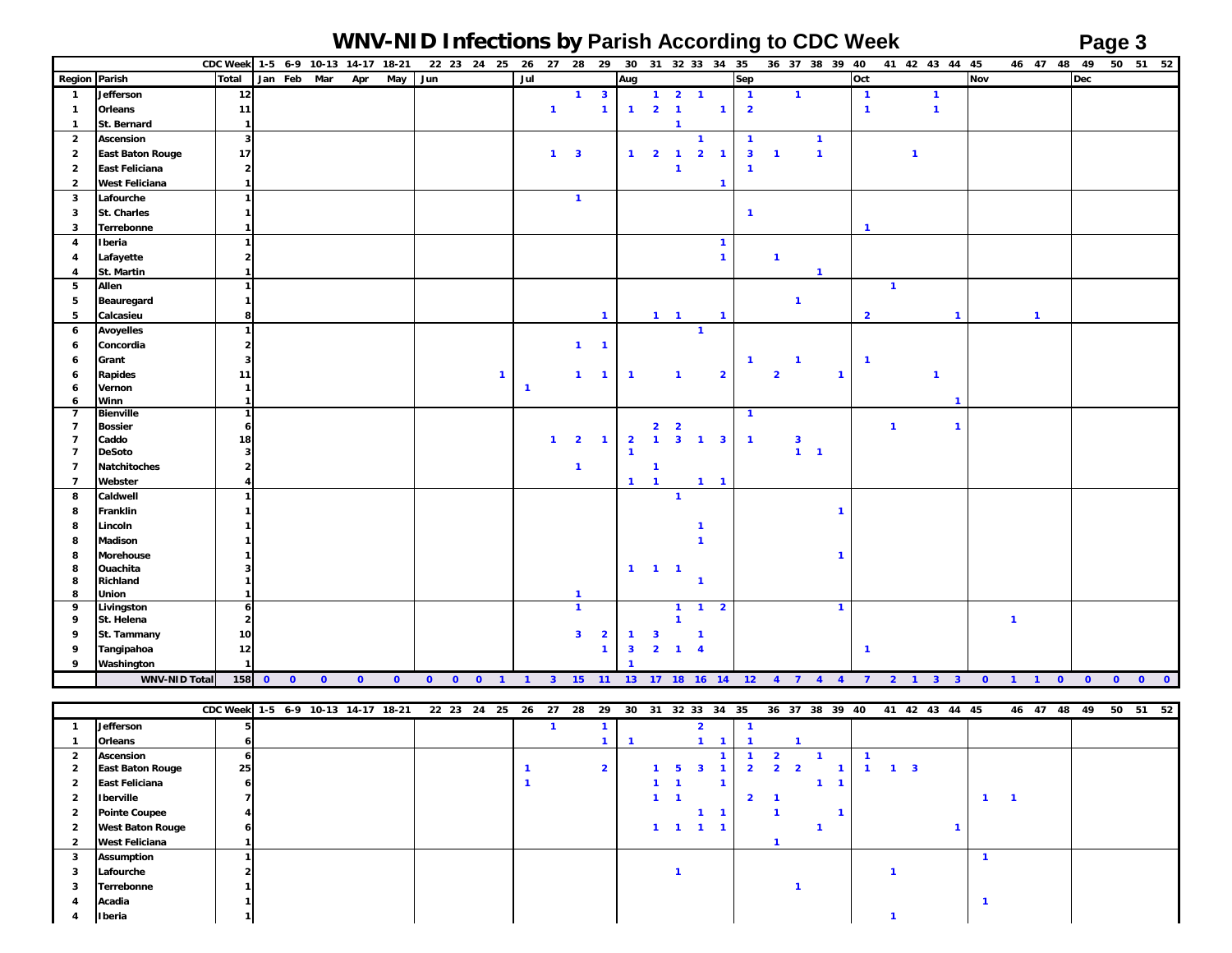### **WNV-NID Infections by Parish According to CDC Week Page 4**

|                     |                                    |                          | CDC Week 1-5 6-9 10-13 14-17 18-21 |           |           |            |     | 22 23 24 25                                            | 26             |                | 27 28 29       |                              |                         |                         | 30 31 32 33 34 35                                                    |                                         |                         |                       |                | 36 37 38 39 40   |                |              |                | 41 42 43 44 45 |                |                | 46 47 48 49         |            |           | 50 51 52                             |
|---------------------|------------------------------------|--------------------------|------------------------------------|-----------|-----------|------------|-----|--------------------------------------------------------|----------------|----------------|----------------|------------------------------|-------------------------|-------------------------|----------------------------------------------------------------------|-----------------------------------------|-------------------------|-----------------------|----------------|------------------|----------------|--------------|----------------|----------------|----------------|----------------|---------------------|------------|-----------|--------------------------------------|
| Region Parish       |                                    | Total                    | Jan Feb                            | Mar       | Apr       | <b>May</b> | Jun |                                                        | Jul            |                |                |                              | Aug                     |                         |                                                                      |                                         | Sep                     |                       |                |                  | Oct            |              |                |                | Nov            |                |                     | <b>Dec</b> |           |                                      |
| $\overline{a}$      | Lafayette                          | $\mathbf{1}$             |                                    |           |           |            |     |                                                        |                |                |                |                              |                         |                         |                                                                      | $\mathbf{1}$                            |                         |                       |                |                  |                |              |                |                |                |                |                     |            |           |                                      |
| 4                   | St. Landry                         | $\mathbf{1}$             |                                    |           |           |            |     |                                                        |                |                |                |                              |                         |                         |                                                                      |                                         |                         |                       |                |                  |                |              |                | $\mathbf{1}$   |                |                |                     |            |           |                                      |
| 5                   | Beauregard                         | $\overline{2}$           |                                    |           |           |            |     |                                                        |                |                |                |                              |                         |                         |                                                                      |                                         |                         |                       |                |                  | $1 \quad 1$    |              |                |                |                |                |                     |            |           |                                      |
| 5                   | Calcasieu                          | $12$                     |                                    |           |           |            |     |                                                        |                |                |                |                              |                         |                         | $1 \quad 1 \quad 4$                                                  |                                         |                         | $1 \qquad 2 \qquad 3$ |                |                  |                |              |                |                |                |                |                     |            |           |                                      |
| 5                   | Cameron                            | $\mathbf{1}$             |                                    |           |           |            |     |                                                        |                |                |                |                              |                         |                         |                                                                      |                                         |                         |                       |                |                  |                |              |                |                | $\mathbf{1}$   |                |                     |            |           |                                      |
| 5                   | <b>Jefferson Davis</b>             | $\mathbf{1}$             |                                    |           |           |            |     |                                                        |                |                |                |                              |                         |                         |                                                                      |                                         |                         | $\mathbf{1}$          |                |                  |                |              |                |                |                |                |                     |            |           |                                      |
| $\boldsymbol{6}$    | <b>Avoyelles</b>                   | $\overline{1}$           |                                    |           |           |            |     |                                                        |                |                |                |                              |                         | $\mathbf{1}$            |                                                                      |                                         |                         |                       |                |                  |                |              |                |                |                |                |                     |            |           |                                      |
| 6                   | Catahoula                          | $\overline{\phantom{a}}$ |                                    |           |           |            |     |                                                        |                |                |                |                              |                         |                         |                                                                      |                                         |                         |                       |                |                  |                | $\mathbf{1}$ |                |                |                |                |                     |            |           |                                      |
| 6                   | Concordia                          |                          |                                    |           |           |            |     |                                                        |                |                |                |                              |                         | $\mathbf{1}$            |                                                                      | $\overline{\mathbf{2}}$                 |                         |                       |                |                  |                |              |                |                |                |                |                     |            |           |                                      |
| 6                   | Lasalle                            | -1                       |                                    |           |           |            |     |                                                        |                |                |                |                              |                         |                         |                                                                      |                                         |                         |                       | $\mathbf{1}$   |                  |                |              |                |                |                |                |                     |            |           |                                      |
| 6                   | <b>Rapides</b>                     | $\overline{ }$           |                                    |           |           |            |     |                                                        |                | $\mathbf{1}$   |                | $\mathbf{1}$                 | $\overline{1}$          |                         | $\overline{\mathbf{2}}$                                              |                                         |                         |                       |                |                  |                |              | $\overline{2}$ |                |                |                |                     |            |           |                                      |
| 6                   | Winn                               | $\overline{\mathbf{2}}$  |                                    |           |           |            |     |                                                        |                |                |                |                              |                         |                         |                                                                      |                                         |                         |                       |                |                  |                |              |                |                | $\mathbf{1}$   |                |                     |            |           |                                      |
| $\overline{7}$      | <b>Bossier</b>                     | 11                       |                                    |           |           |            |     |                                                        |                |                |                |                              | $\mathbf{1}$            | $\mathbf{1}$            | $\overline{2}$                                                       | $\overline{\mathbf{4}}$                 |                         |                       | $\mathbf{1}$   | $\mathbf{1}$     |                |              |                |                | $\overline{1}$ |                |                     |            |           |                                      |
| $\overline{7}$      | Caddo                              | 27                       |                                    |           |           |            |     |                                                        |                |                |                | $\mathbf{1}$                 |                         | $\overline{2}$          | $\overline{9}$<br>$\blacksquare$                                     | $\overline{\mathbf{3}}$                 | $\overline{\mathbf{2}}$ | $4 \quad 1$           |                | $\mathbf{1}$     | $\overline{2}$ |              | $\mathbf{1}$   |                |                |                |                     |            |           |                                      |
| $\overline{7}$      | <b>DeSoto</b>                      | 3                        |                                    |           |           |            |     |                                                        |                |                |                |                              |                         |                         | $2 \quad 1$                                                          |                                         | $\mathbf{1}$            |                       |                |                  |                | $1 - 1$      |                |                |                |                |                     |            |           |                                      |
| $\overline{7}$<br>8 | Webster<br>Franklin                | 5<br>$\mathbf{1}$        |                                    |           |           |            |     |                                                        |                |                |                |                              |                         |                         |                                                                      |                                         | $\mathbf{1}$            |                       | $\mathbf{1}$   |                  |                |              |                |                |                |                |                     |            |           |                                      |
| 8                   | Lincoln                            | $\mathbf{1}$             |                                    |           |           |            |     |                                                        |                |                |                |                              |                         |                         |                                                                      |                                         |                         | $\mathbf{1}$          |                |                  |                |              |                |                |                |                |                     |            |           |                                      |
| 8                   | Morehouse                          | $\mathbf{1}$             |                                    |           |           |            |     |                                                        |                |                |                |                              |                         |                         |                                                                      |                                         |                         |                       | $\mathbf{1}$   |                  |                |              |                |                |                |                |                     |            |           |                                      |
| 8                   | Ouachita                           | 6                        |                                    |           |           |            |     |                                                        |                |                | $1 - 1$        |                              |                         | $\mathbf{1}$            |                                                                      | $1 \quad 1$                             |                         |                       |                |                  |                |              |                | $\mathbf{1}$   |                |                |                     |            |           |                                      |
| 8                   | Richland                           | $\overline{1}$           |                                    |           |           |            |     |                                                        |                |                |                |                              | $\mathbf{1}$            |                         |                                                                      |                                         |                         |                       |                |                  |                |              |                |                |                |                |                     |            |           |                                      |
| 9<br>9              | Livingston<br>St. Tammany          | 8<br>12                  |                                    |           |           |            |     |                                                        |                |                |                | $\mathbf{1}$<br>$\mathbf{1}$ | $\overline{\mathbf{3}}$ | $\mathbf{1}$            | $\overline{2}$<br>$\overline{2}$<br>$\overline{2}$<br>$\overline{2}$ | $\mathbf{1}$<br>$\overline{\mathbf{2}}$ |                         | $\mathbf{1}$          |                | $\mathbf{1}$     |                |              |                |                |                |                |                     |            |           |                                      |
| 9                   | Tangipahoa                         | $\overline{4}$           |                                    |           |           |            |     |                                                        |                |                |                | $\mathbf{1}$                 | $\mathbf{1}$            |                         | $\mathbf{1}$                                                         | $\mathbf{1}$                            |                         |                       |                |                  |                |              |                |                |                |                |                     |            |           |                                      |
| 9                   | Washington                         |                          |                                    |           |           |            |     |                                                        |                |                |                |                              |                         |                         | $\mathbf{1}$                                                         |                                         |                         | $\mathbf{1}$          |                |                  |                |              |                |                |                |                |                     |            |           |                                      |
|                     | <b>WNV-F Total</b>                 | 187                      | $\bullet$<br>$\bullet$             | $\bullet$ | $\bullet$ | $\bullet$  |     | $\begin{array}{ccccccccc}\n0 & 0 & 0 & 0\n\end{array}$ | $2 \quad 2$    |                | $\overline{1}$ | 10 <sub>1</sub>              |                         |                         | 8 11 23 24 26                                                        |                                         |                         |                       |                | 12  18  12  6  4 |                |              |                | 5 6 7 1 2      | $\overline{6}$ | $\blacksquare$ | $\bullet$ $\bullet$ | $\bullet$  | $\bullet$ | $\bullet$<br>$\overline{\mathbf{0}}$ |
| $\mathbf{1}$        | Jefferson                          | $\overline{2}$           |                                    |           |           |            |     |                                                        |                | $\mathbf{1}$   |                |                              |                         |                         |                                                                      | $\mathbf{1}$                            |                         |                       |                |                  |                |              |                |                |                |                |                     |            |           |                                      |
| $\mathbf{1}$        | Orleans                            | $\mathbf{1}$             |                                    |           |           |            |     |                                                        |                |                |                |                              |                         |                         |                                                                      | $\mathbf{1}$                            |                         |                       |                |                  |                |              |                |                |                |                |                     |            |           |                                      |
| $\overline{1}$      | <b>Plaquemines</b>                 | $\mathbf{1}$             |                                    |           |           |            |     |                                                        |                |                |                |                              |                         |                         | $\mathbf{1}$                                                         |                                         |                         |                       |                |                  |                |              |                |                |                |                |                     |            |           |                                      |
| $\mathbf{1}$        | <b>St Bernard</b>                  | $\mathbf{1}$             |                                    |           |           |            |     | $\mathbf{1}$                                           |                |                |                |                              |                         |                         |                                                                      |                                         |                         |                       |                |                  |                |              |                |                |                |                |                     |            |           |                                      |
| $\overline{2}$      | <b>Ascension</b>                   | $\overline{2}$           |                                    |           |           |            |     |                                                        |                |                |                |                              |                         |                         | $\mathbf{1}$                                                         |                                         |                         |                       | $\overline{1}$ |                  |                |              |                |                |                |                |                     |            |           |                                      |
| $\overline{2}$      | <b>East Baton Rouge</b>            | $\overline{2}$           |                                    |           |           |            |     |                                                        |                |                |                |                              |                         | $\overline{\mathbf{2}}$ |                                                                      |                                         |                         |                       |                |                  |                |              |                |                |                |                |                     |            |           |                                      |
| $\overline{2}$      | <b>Iberville</b>                   | $\mathbf{1}$             |                                    |           |           |            |     |                                                        |                |                |                |                              |                         |                         |                                                                      |                                         |                         |                       | $\mathbf{1}$   |                  |                |              |                |                |                |                |                     |            |           |                                      |
| $\overline{2}$      | <b>Pointe Coupee</b>               | $\overline{\mathbf{3}}$  |                                    |           |           |            |     |                                                        |                |                |                |                              | $\overline{\mathbf{2}}$ |                         |                                                                      |                                         |                         |                       |                |                  |                |              |                | $\mathbf{1}$   |                |                |                     |            |           |                                      |
| $\overline{2}$      | <b>West Baton Rouge</b>            | 3                        |                                    |           |           |            |     |                                                        |                |                | $\mathbf{1}$   |                              |                         | $\mathbf{1}$            |                                                                      | $\mathbf{1}$                            |                         |                       |                |                  |                |              |                |                |                |                |                     |            |           |                                      |
| $\mathbf{3}$        | Lafourche                          | $\overline{2}$           |                                    |           |           |            |     |                                                        |                |                |                |                              |                         |                         |                                                                      |                                         |                         |                       | $\mathbf{1}$   |                  |                |              | $\mathbf{1}$   |                |                |                |                     |            |           |                                      |
| 3                   | Terrebonne                         | $\mathbf{1}$             |                                    |           |           |            |     |                                                        |                |                |                | $\mathbf{1}$                 |                         |                         |                                                                      |                                         |                         |                       |                |                  |                |              |                |                |                |                |                     |            |           |                                      |
| 4                   | Iberia                             | -1                       |                                    |           |           |            |     |                                                        |                |                |                |                              |                         |                         | $\mathbf{1}$                                                         |                                         |                         |                       |                |                  |                |              |                |                |                |                |                     |            |           |                                      |
| $\overline{4}$      | Lafayette                          | $\mathbf{1}$             |                                    |           |           |            |     |                                                        |                |                |                |                              |                         |                         |                                                                      |                                         |                         | $\mathbf{1}$          |                |                  |                |              |                |                |                |                |                     |            |           |                                      |
| 5                   | Calcasieu                          | $\overline{2}$           |                                    |           |           |            |     |                                                        |                |                |                |                              |                         |                         | $\mathbf{1}$                                                         |                                         | $\mathbf{1}$            |                       |                |                  |                |              |                |                |                |                |                     |            |           |                                      |
| 6                   | Catahoula                          | -1                       |                                    |           |           |            |     |                                                        |                |                |                |                              |                         |                         |                                                                      | $\mathbf{1}$                            |                         |                       |                |                  |                |              |                |                |                |                |                     |            |           |                                      |
| 6                   | Concordia                          |                          |                                    |           |           |            |     |                                                        |                |                |                | $\mathbf{1}$                 |                         |                         |                                                                      |                                         |                         |                       |                |                  |                |              |                |                |                |                |                     |            |           |                                      |
| 6                   | Grant                              |                          |                                    |           |           |            |     |                                                        |                |                |                |                              |                         |                         |                                                                      |                                         |                         |                       |                |                  |                |              |                |                | $\overline{1}$ |                |                     |            |           |                                      |
| 6                   | <b>Rapides</b>                     | $\overline{2}$           |                                    |           |           |            |     |                                                        |                |                |                | $\mathbf{1}$                 |                         | $\mathbf{1}$            |                                                                      |                                         |                         |                       |                |                  |                |              |                |                |                |                |                     |            |           |                                      |
| 6                   | Vernon                             | 2                        |                                    |           |           |            |     |                                                        |                |                |                |                              |                         |                         |                                                                      |                                         |                         | $\mathbf{1}$          |                |                  |                | $\mathbf{1}$ |                |                |                |                |                     |            |           |                                      |
| $\overline{7}$      | <b>Bossier</b>                     | $\overline{2}$           |                                    |           |           |            |     |                                                        |                |                | $\overline{1}$ |                              |                         |                         | $\overline{1}$                                                       |                                         |                         |                       |                |                  |                |              |                |                |                |                |                     |            |           |                                      |
| $\overline{7}$      | Caddo                              |                          |                                    |           |           |            |     |                                                        |                |                |                |                              |                         | $\mathbf{1}$            |                                                                      | $\mathbf{1}$                            | $\overline{\mathbf{2}}$ |                       | $1 - 1$        |                  |                |              |                |                |                |                |                     |            |           |                                      |
| 8                   | <b>East Carroll</b>                |                          |                                    |           |           |            |     |                                                        |                |                |                |                              |                         |                         |                                                                      |                                         |                         | $\mathbf{1}$          |                |                  |                |              |                |                |                |                |                     |            |           |                                      |
| 8                   | Lincoln                            |                          |                                    |           |           |            |     |                                                        |                |                |                |                              | $\mathbf{1}$            |                         |                                                                      |                                         |                         |                       |                |                  |                |              |                |                |                |                |                     |            |           |                                      |
| 8                   | Richland                           |                          |                                    |           |           |            |     |                                                        |                |                |                |                              |                         |                         |                                                                      | $\mathbf{1}$                            |                         |                       |                |                  |                |              |                |                |                |                |                     |            |           |                                      |
| 9                   | St. Tammany                        | 2                        |                                    |           |           |            |     |                                                        |                | $\mathbf{1}$   |                |                              |                         |                         |                                                                      |                                         |                         | $\mathbf{1}$          |                |                  |                |              |                |                |                |                |                     |            |           |                                      |
|                     |                                    | 3                        |                                    |           |           |            |     |                                                        | $\overline{2}$ | $\overline{1}$ |                |                              |                         |                         |                                                                      |                                         |                         |                       |                |                  |                |              |                |                |                |                |                     |            |           |                                      |
| 9                   | Tangipahoa<br><b>WNV-PRE Total</b> |                          |                                    |           |           |            |     |                                                        |                |                |                |                              |                         |                         |                                                                      |                                         |                         |                       |                |                  |                |              |                |                |                |                |                     |            |           |                                      |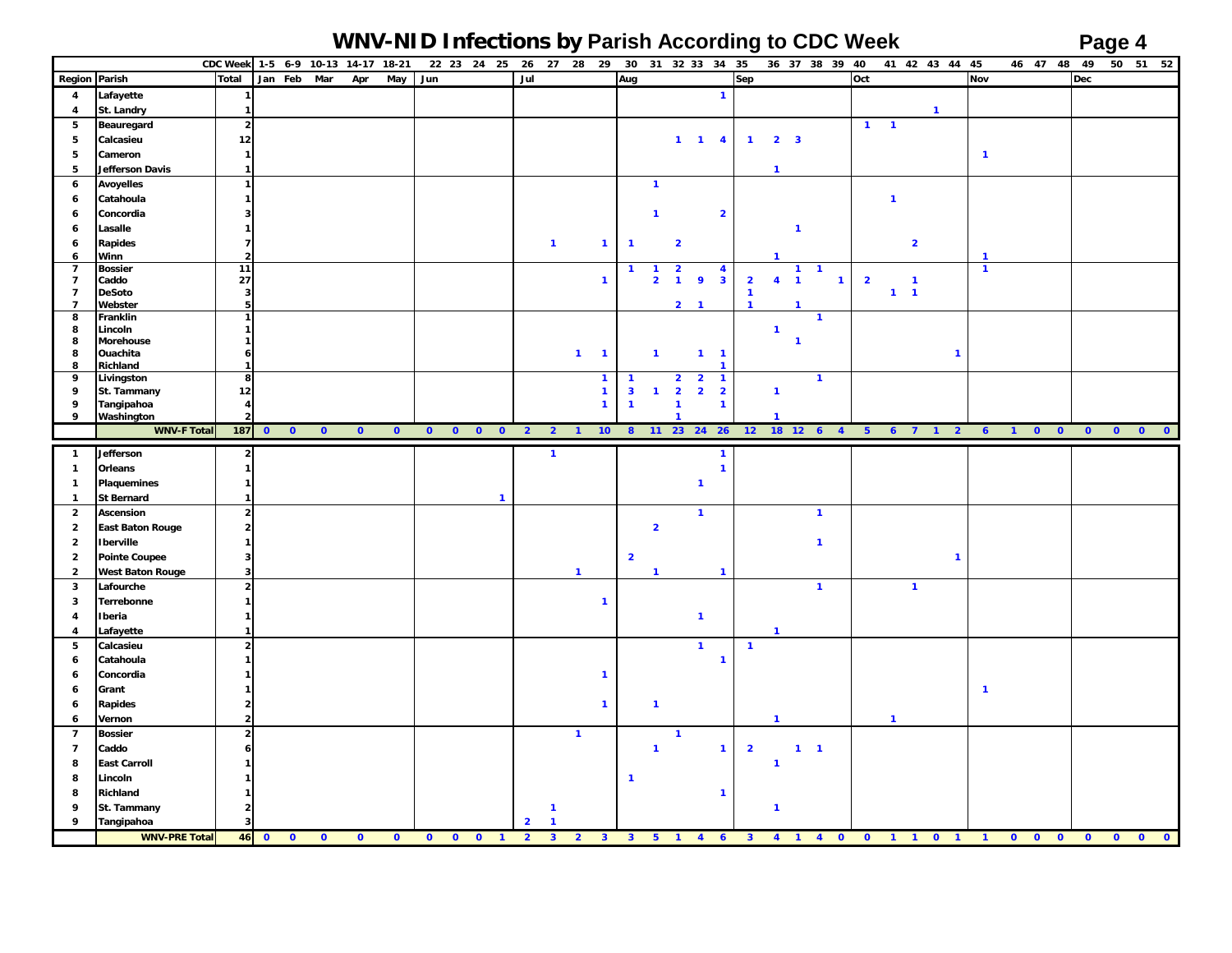|                      |                              |     |     |     |     |       | WNV-NID Infections by Parish According to CDC Week |                |  |    |    |  |  |       |    |            |  |            |       |       | $P$ age $\ddot{\circ}$ |       |
|----------------------|------------------------------|-----|-----|-----|-----|-------|----------------------------------------------------|----------------|--|----|----|--|--|-------|----|------------|--|------------|-------|-------|------------------------|-------|
|                      | CDC Week 1-5 6-9 10-13 14-17 |     |     |     |     | 18-21 |                                                    | 22 23 24 25 26 |  | 28 | ?ດ |  |  | 36 37 | ີ່ |            |  |            | 46 47 | 48.49 | 50                     | 51 52 |
| <b>Region Parish</b> | Tota.                        | Jan | Feb | Mar | Apr | Mav . | Jur                                                |                |  |    | Au |  |  |       |    | <b>Oct</b> |  | <b>Nov</b> |       |       |                        |       |

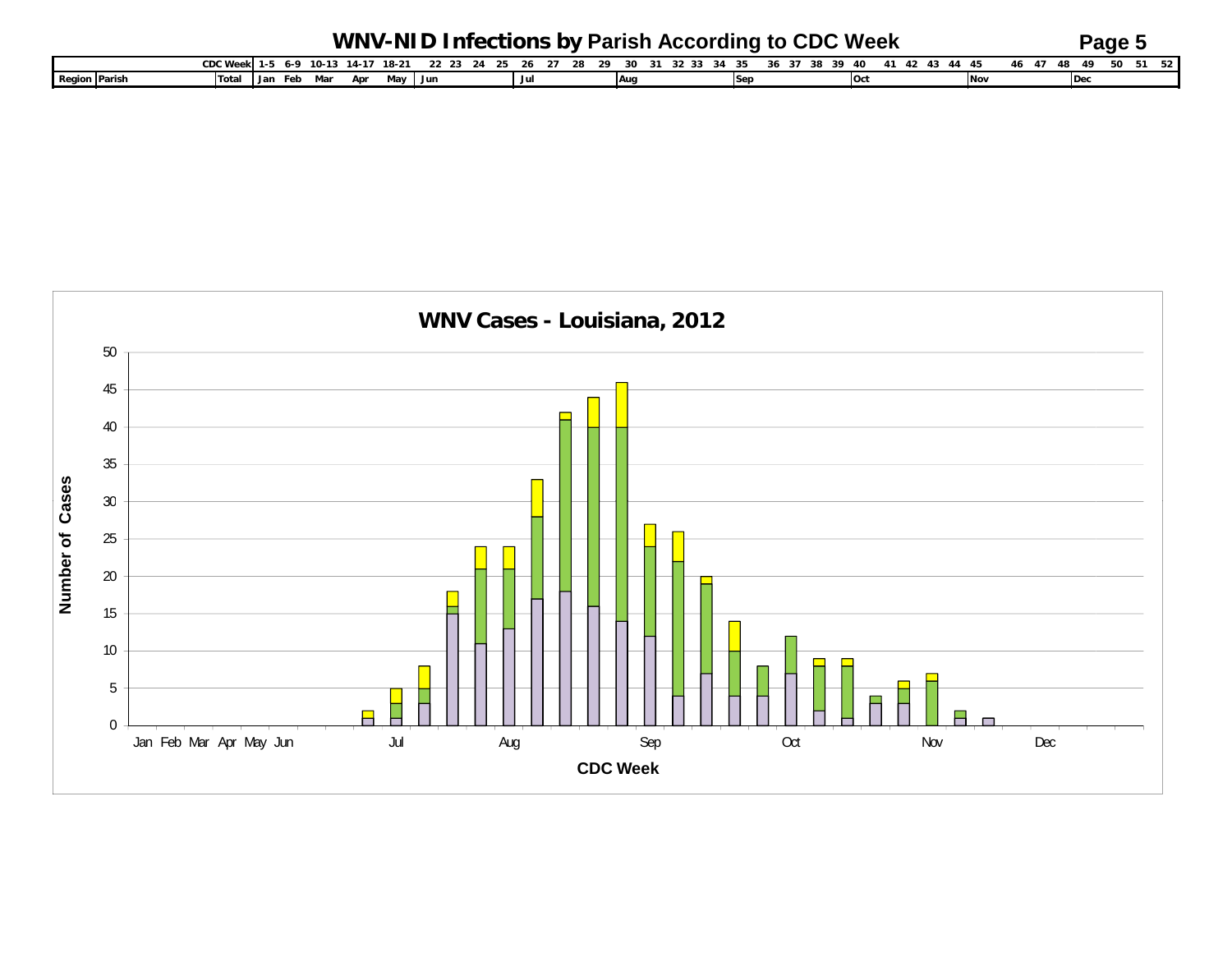## **NID by Parish 2002-Present Page 6**

0

9 Tangipahoa 11.9 12 4 3 12 6 1 2 6 1 3 1

Total 15.5 158 187 46 204 101 84 118 91 27 19 11 20 6

**9 Washington 2.3 1 2 6 2**

**3 42**

0 **1**0 **1**

0 **1**

| $\mathbf R$                  | <b>Parish</b>           | <b>Reported Infections 2012</b>                 |                |                |                |                 |                |                |                |              |                |                | <b>Previously Reported NID Cases</b> |                |                | $\mathbf R$                  | <b>Parish</b>       | <b>Reported Infections 2012</b> |                |                |                |                |                |              |             |              |          |              | <b>Previously Reported NID Cases</b> |                |                |
|------------------------------|-------------------------|-------------------------------------------------|----------------|----------------|----------------|-----------------|----------------|----------------|----------------|--------------|----------------|----------------|--------------------------------------|----------------|----------------|------------------------------|---------------------|---------------------------------|----------------|----------------|----------------|----------------|----------------|--------------|-------------|--------------|----------|--------------|--------------------------------------|----------------|----------------|
| $\mathbf{e}$<br>$\mathbf{g}$ |                         | Incidence NID Fever PRE 02 03 04 05 06 07 08 09 |                |                |                |                 |                |                |                |              |                |                |                                      |                | $10$ 11        | $\mathbf{e}$<br>$\mathbf{g}$ |                     | <b>Incidence NID Fever PRE</b>  |                |                |                | 02             | 03             | 04           | 05          |              |          |              | 06 07 08 09 10 11                    |                |                |
| 1                            | <b>Jefferson</b>        | 2.6                                             | 12             | 5              | $\overline{2}$ | 24              | $\overline{3}$ | $\mathbf{1}$   | 6              | 8            | $\overline{2}$ | $\overline{2}$ | $\mathbf 0$                          | $\Omega$       | $\mathbf 0$    | $\boldsymbol{6}$             | <b>Avoyelles</b>    | 2.4                             | 1              | $\mathbf{1}$   |                | $\overline{2}$ | $\mathbf 0$    | $\Omega$     | 0           | 1            |          | 1            | 0                                    | 0              | $\overline{0}$ |
| 1                            | <b>Orleans</b>          | 2.3                                             | 11             | 6              | $\mathbf{1}$   | 10 <sup>°</sup> | $\overline{2}$ | $\mathbf{1}$   | 6              | 12           | $\overline{2}$ | $\overline{2}$ | $\mathbf 0$                          | $\mathbf 0$    | $\mathbf 0$    | 6                            | Catahoula           | 0.0                             |                | $\mathbf{1}$   | 1              | $\mathbf 0$    |                | $\Omega$     |             |              |          |              | 0                                    | $\mathbf 0$    | 0              |
|                              | Plaquemines             | 0.0                                             |                |                | 1              | 0               |                | $\Omega$       | 0              | $\mathbf 0$  | 0              | $\Omega$       | $\mathbf 0$                          | $\Omega$       | $\mathbf 0$    | 6                            | Concordia           | 9.9                             | $\overline{2}$ | 3              | 1              | 1              |                |              |             |              |          |              |                                      | $\mathbf 0$    | 0              |
|                              | <b>St Bernard</b>       | 1.5                                             | 1              |                | 1              | 0               |                | $\Omega$       |                | $\mathbf 0$  | 0              | $\mathbf 0$    | $\mathbf 0$                          | $\Omega$       | $\mathbf 0$    | 6                            | Grant               | 16.0                            | 3              |                | 1              | 1              | $\Omega$       | 0            |             |              |          |              | 0                                    | $\Omega$       |                |
| $\overline{2}$               | Ascension               | 3.9                                             | $\overline{3}$ | 6              | $\overline{2}$ | 6               | $\overline{2}$ | $\mathbf{1}$   | $\mathbf{3}$   | 10           | $\mathbf 0$    | $\mathbf 0$    | $\mathbf{0}$                         | $\overline{2}$ | $\mathbf 0$    | 6                            | <b>Rapides</b>      | 8.7                             | 11             | $\overline{7}$ | $\overline{2}$ | 14             | $\overline{2}$ | 8            | 7           |              | 2        | $\mathbf 0$  | $\mathbf{1}$                         | $\mathbf 0$    | $\overline{0}$ |
|                              | 2 East Baton Rouge      | 4.1                                             | 17             | 25             | $\overline{2}$ | 37              | $\mathbf{1}$   | 22             | 17             | 6            | $\mathbf 0$    | $\mathbf 0$    | $\overline{2}$                       | 9              | $\mathbf 0$    | 6                            | Lasalle             | 0.0                             |                | $\mathbf{1}$   |                | $\mathbf 0$    | $\Omega$       | 0            |             |              |          |              | $\Omega$                             | 0              |                |
|                              | 2 East Feliciana        | 9.4                                             | $\overline{2}$ | 6              |                | $\overline{2}$  |                |                | O              | $\Omega$     | $\Omega$       | ∩              | <sup>0</sup>                         | 0              | $\mathbf{0}$   | 6                            | Vernon              | 1.9                             | $\mathbf{1}$   |                | $\overline{2}$ | $\mathbf 0$    | $\Omega$       | ი            |             |              |          |              | O                                    | 0              | 1              |
|                              | 2 Iberville             | 0.0                                             |                | 7              | 1              | $\mathbf{2}$    |                |                | 2              | <sup>0</sup> | ∩              |                | <sup>0</sup>                         | 0              | $\mathbf 0$    | 6                            | Winn                | 5.9                             | $\mathbf{1}$   | $\overline{2}$ |                | 1              | $\mathbf 0$    | $\Omega$     |             | $\Omega$     | 0        | $\Omega$     | $\mathbf 0$                          | 0              | 0              |
| $\overline{2}$               | <b>Pointe Coupee</b>    | 0.0                                             |                |                | 3              | 6               |                |                |                |              | $\Omega$       |                | $\Omega$                             | $\Omega$       | $\mathbf 0$    | $\overline{7}$               | <b>Bienville</b>    | 6.3                             | $\mathbf{1}$   |                |                | $\Omega$       | $\Omega$       | $\Omega$     | $\Omega$    | $\Omega$     | $\Omega$ | $\Omega$     | $\Omega$                             | $\mathbf 0$    | $\Omega$       |
| $\mathbf{2}$                 | <b>West Baton Rouge</b> | 0.0                                             |                | 6              | 3              | $\overline{2}$  |                |                | 2              |              | $\Omega$       |                | $\Omega$                             | $\Omega$       | $\mathbf 0$    | $\overline{\mathbf{z}}$      | Bossier             | 6.1                             | 6              | 11             | $\overline{2}$ | 3              | 8              | 9            | 6           |              |          |              | $\Omega$                             | $\overline{0}$ | $\Omega$       |
| $\mathbf{2}$                 | <b>West Feliciana</b>   | 6.6                                             | 1              | $\mathbf{1}$   |                | 0               |                | $\Omega$       | $\mathbf 0$    | $\Omega$     | $\mathbf 0$    | -1             | $\mathbf 0$                          | $\mathbf 0$    | $\mathbf{0}$   | 7                            | Caddo               | 7.1                             | 18             | 27             | 6              | 5              | 38             | 8            | 16          | 3            |          | 3            | 1                                    | $\mathbf 0$    | $\overline{0}$ |
| 3                            | <b>Assumption</b>       | 0.0                                             |                | $\mathbf{1}$   |                | $\mathbf 0$     |                | $\Omega$       | $\Omega$       | 1            | $\mathbf 0$    | $\Omega$       | $\Omega$                             | $\Omega$       | $\mathbf 0$    | 7                            | Claiborne           | 0.0                             |                |                |                | $\mathbf 0$    | 1              | $\Omega$     |             |              |          |              | $\Omega$                             | 0              |                |
| 3                            | Lafourche               | 1.1                                             | 1              | $\overline{2}$ | $\mathbf{2}$   | 0               |                |                |                |              |                |                |                                      | 0              | $\mathbf 0$    | $\overline{ }$               | <b>DeSoto</b>       | 11.8                            | 3              | 3              |                | 1              |                |              |             |              |          |              |                                      | 0              |                |
| 3                            | <b>St Charles</b>       | 2.1                                             | 1              |                |                | $\Omega$        |                |                |                |              |                |                |                                      | 0              | $\mathbf 0$    | 7                            | Natchitoches        | 5.1                             | $\overline{2}$ |                |                | $\mathbf 0$    |                |              |             |              |          |              |                                      | 0              |                |
| 3                            | <b>St James</b>         | 0.0                                             |                |                |                | $\overline{2}$  |                |                |                |              |                |                |                                      | 0              | $\mathbf 0$    | $\overline{ }$               | <b>Red River</b>    | 0.0                             |                |                |                | 1              | O              | ი            |             |              |          |              |                                      | 1              | 0              |
| 3                            | St John                 | 0.0                                             |                |                |                | $\overline{2}$  |                |                |                |              |                |                |                                      | 0              | $\mathbf 0$    | 7                            | <b>Sabine</b>       | 0.0                             |                |                |                | $\Omega$       | $\Omega$       | $\Omega$     | $\Omega$    | $\Omega$     |          | ∩            | $\Omega$                             | 0              | 0              |
|                              | 3 St Mary               | 0.0                                             |                |                |                | $\Omega$        |                | $\Omega$       | U              | $\Omega$     | $\Omega$       | $\Omega$       | $\Omega$                             | $\Omega$       | $\mathbf 0$    | 7                            | Webster             | 9.6                             | 4              | 5              |                | $\mathbf 0$    | $\Omega$       | 1            | $\mathbf 0$ | 1            | 0        | 0            | 0                                    | $\mathbf 0$    | 0              |
| 3                            | Terrebonne              | 1.0                                             | 1              | $\mathbf{1}$   | $\mathbf{1}$   | 0               | 3              | $\mathbf 0$    | 0              | $\Omega$     | 0              | 0              | 0                                    | 0              | 0              | 8                            | Caldwell            | 9.5                             | $\mathbf{1}$   |                |                | $\Omega$       | $\Omega$       | 1            | $\Omega$    | $\Omega$     | O        | $\Omega$     | $\Omega$                             | $\mathbf 0$    | $\Omega$       |
| 4                            | Acadia                  | 0.0                                             |                | $\mathbf{1}$   |                | $\Omega$        |                | $\Omega$       | -1             | $\Omega$     | $\mathbf 0$    | $\Omega$       | $\Omega$                             | $\Omega$       | $\mathbf 0$    | 8                            | <b>East Carroll</b> | 0.0                             |                |                | 1              | $\Omega$       |                |              |             |              |          |              |                                      | 0              | $\Omega$       |
| 4                            | <b>Evangeline</b>       | 0.0                                             |                |                |                | 1               |                |                |                | $\Omega$     |                | 0              | $\Omega$                             | $\Omega$       | $\mathbf 0$    | 8                            | Franklin            | 4.7                             | 1              | $\mathbf{1}$   |                | $\Omega$       |                |              |             |              |          |              |                                      | $\Omega$       |                |
| 4                            | <b>I</b> beria          | 1.4                                             | $\mathbf{1}$   | $\mathbf{1}$   | $\mathbf 1$    | $\overline{2}$  |                | ი              |                | $\Omega$     | $\Omega$       |                | $\Omega$                             | 3              | $\mathbf 0$    | 8                            | Jackson             | 0.0                             |                |                |                | O              |                |              |             |              |          |              |                                      | 0              |                |
| 4                            | Lafayette               | 1.0                                             | $\overline{2}$ | $\mathbf{1}$   | $\mathbf{1}$   | 4               |                |                |                |              |                | 0              | $\mathbf 0$                          | $\mathbf 0$    | $\mathbf 0$    | 8                            | Lincoln             | 2.4                             | 1              | $\mathbf{1}$   | $\mathbf{1}$   | $\mathbf 0$    |                |              |             |              |          |              |                                      | 0              |                |
| 4                            | <b>St Landry</b>        | 0.0                                             |                | $\mathbf{1}$   |                | $\mathbf 1$     |                | 3              | O              | <sup>0</sup> | $\Omega$       |                |                                      | 0              | $\mathbf{0}$   | 8                            | <b>Madison</b>      | 7.3                             | 1              |                |                | $\mathbf 0$    |                |              |             |              |          |              |                                      | 0              | 0              |
| 4                            | <b>St Martin</b>        | 2.1                                             | 1              |                |                | $\mathbf 0$     |                | O              | $\Omega$       | $\Omega$     | $\mathbf 0$    | $\Omega$       | $\Omega$                             | $\Omega$       | $\mathbf 0$    | 8                            | <b>Morehouse</b>    | 3.2                             | $\mathbf{1}$   | 1              |                | $\mathbf 0$    | $\overline{2}$ | 2            |             |              |          |              |                                      | 0              | 0              |
| 4                            | Vermillion              | 0.0                                             |                |                |                | $\mathbf 0$     |                | $\Omega$       | 0              | 1            | $\mathbf 0$    | 0              | 0                                    | 2              | 0              | 8                            | <b>Ouachita</b>     | 2.0                             | $\mathbf{3}$   | 6              |                | 6              | $\overline{2}$ | 5            | 15          | -3           |          |              | 0                                    | $\mathbf 0$    | $\bf{0}$       |
| 5                            | Allen                   | 3.9                                             | $\mathbf{1}$   |                |                | $\mathbf 0$     | $\Omega$       | $\Omega$       | $\Omega$       | $\mathbf 0$  | $\mathbf 0$    | $\Omega$       | 1                                    | $\Omega$       | $\mathbf 0$    | 8                            | <b>Richland</b>     | 4.8                             | $\mathbf{1}$   | $\mathbf{1}$   | $\mathbf{1}$   | 2              |                |              |             |              |          |              | $\Omega$                             | $\mathbf 0$    | 0              |
| 5                            | Beauregard              | 3.0                                             | 1              | $\overline{2}$ |                | 0               |                |                | $\mathbf 1$    | 0            | $\mathbf 1$    | $\mathbf 0$    | 0                                    | 1              | $\mathbf 0$    | 8                            | Tensas              | 0.0                             |                |                |                | $\Omega$       |                |              |             |              |          |              |                                      | $\mathbf 0$    | 0              |
|                              | 5 Calcasieu             | 4.4                                             | 8              | 12             | $\overline{2}$ | 8               |                | $\overline{3}$ | $\overline{2}$ | 5            | $\mathbf 0$    | $\mathbf{1}$   | $\mathbf 0$                          | $\mathbf 0$    | $\overline{2}$ | 8                            | Union               | 4.4                             | $\mathbf{1}$   |                |                | 1              |                |              | $\Omega$    | $\Omega$     | U        | <sup>0</sup> | $\Omega$                             | $\mathbf 0$    | 0              |
| 5                            | Cameron                 | 0.0                                             |                | 1              |                | $\mathbf 0$     |                | $\Omega$       | $\mathbf 0$    | $\mathbf 0$  | $\mathbf 0$    | 0              | $\Omega$                             | $\Omega$       | $\mathbf 0$    | 8                            | <b>West Carroll</b> | 0.0                             |                |                |                | $\mathbf 0$    | $\overline{2}$ | $\mathbf{2}$ | $\mathbf 0$ | $\mathbf 0$  | -1       | 0            | 0                                    | $\mathbf 0$    | 0              |
|                              | 5 Jefferson Davis       | 0.0                                             |                | 1              |                | $\overline{0}$  | $\overline{1}$ | $\mathbf{1}$   | 0              | 0            | $\mathbf 0$    | $\mathbf 0$    | $\mathbf{0}$                         | 0              | $\overline{0}$ | 9                            | Livingston          | 6.5                             | 6              | 8              |                | 12             | 5              | 6            | 11          | $\mathbf{1}$ |          |              | $\mathbf 0$                          | $\mathbf{1}$   | $\mathbf 0$    |
|                              |                         |                                                 |                |                |                |                 |                |                |                |              |                |                |                                      |                |                | 9                            | <b>St Helena</b>    | 19.0                            | $\overline{2}$ |                |                | $\mathbf 0$    | $\overline{2}$ | $\Omega$     | 2           | $\Omega$     | U        | ∩            | $\Omega$                             | 0              | 0              |
|                              |                         |                                                 |                |                |                |                 |                |                |                |              |                |                |                                      |                |                | 9                            | <b>St Tammany</b>   | 5.2                             | 10             | 12             | $\overline{2}$ | 27             | 4              | $\Omega$     | 3           | 14           | $\Omega$ | 3            | 4                                    | 1              |                |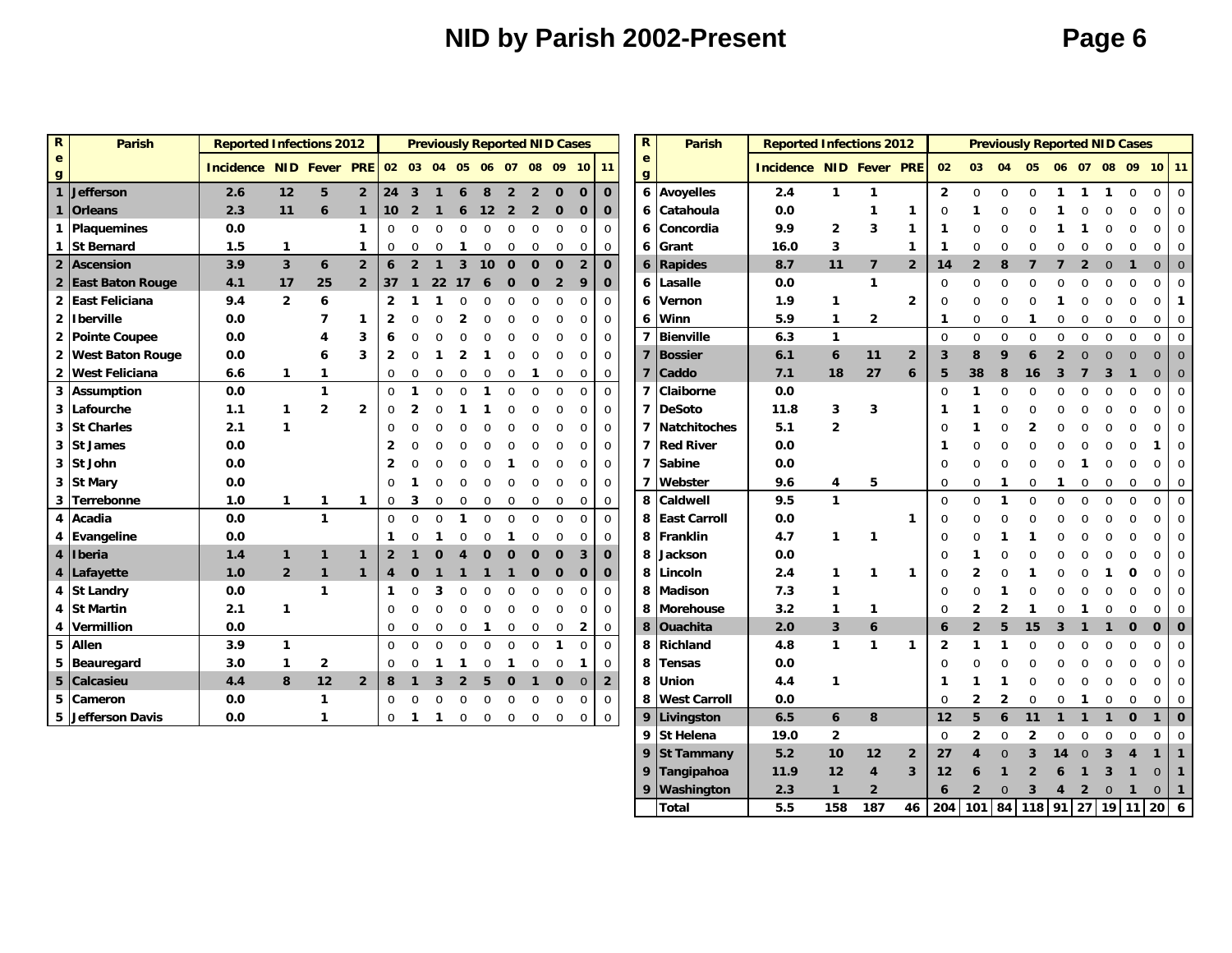### **Human Summary 2002-Present** *Page 7*

|                  |                         |                         |                            |                         | WNV-NID Cases by CDC Week by Year |                            |                               |                               |                |                                 |                  |                            |
|------------------|-------------------------|-------------------------|----------------------------|-------------------------|-----------------------------------|----------------------------|-------------------------------|-------------------------------|----------------|---------------------------------|------------------|----------------------------|
|                  | Week                    | 2002                    | 2003                       |                         | 2004 2005 2006 2007               |                            |                               | 2008                          | 2009           | 2010                            | 2011             | 2012                       |
| Jan              | 1                       |                         |                            |                         |                                   |                            |                               |                               |                |                                 |                  |                            |
|                  | $\overline{\mathbf{3}}$ |                         |                            |                         |                                   |                            |                               |                               |                |                                 |                  |                            |
|                  | 7                       |                         |                            |                         |                                   |                            |                               |                               |                |                                 |                  |                            |
| March            | 10                      |                         |                            |                         |                                   |                            |                               |                               |                |                                 |                  |                            |
|                  | $\overline{13}$         |                         |                            |                         |                                   |                            |                               |                               |                |                                 |                  |                            |
|                  | $\overline{17}$         |                         |                            |                         |                                   |                            |                               |                               |                |                                 |                  |                            |
| May              | 19                      |                         |                            |                         |                                   |                            |                               |                               |                |                                 |                  |                            |
|                  | 20                      | $\mathbf 0$             | $\mathbf 0$                | $\bf 0$                 | $\mathbf 0$                       | $\mathbf 0$                | $\mathbf 0$                   | $\mathbf 0$                   | $\mathbf 0$    | $\mathbf 0$                     | $\mathbf 0$      | 0                          |
|                  | $\overline{21}$         | $\overline{0}$          | $\overline{0}$             | $\overline{0}$          | $\overline{0}$                    | $\overline{0}$             | $\mathbf 0$                   | $\overline{0}$                | $\overline{0}$ | $\overline{0}$                  | $\overline{0}$   | 0                          |
| June             | $\overline{22}$         | $\overline{0}$          | $\overline{0}$             | $\overline{0}$          | 0                                 | 0                          | 0                             | 0                             | $\overline{0}$ | 0                               | 0                | 0                          |
|                  | 23                      | $\boldsymbol{0}$        | $\overline{0}$             | $\pmb{0}$               | $\mathbf 0$                       | $\mathbf 0$                | 0                             | $\mathbf 0$                   | $\mathbf 0$    | $\overline{0}$                  | 0                | $\boldsymbol{0}$           |
|                  | $\overline{24}$         | $\overline{2}$          | $\overline{0}$             | 0                       | $\overline{0}$                    | $\overline{0}$             | $\overline{0}$                | $\overline{0}$                | $\mathbf 0$    | $\overline{0}$                  | 0                | $\overline{0}$             |
|                  | $\overline{25}$         | $\overline{2}$          | $\overline{2}$             | $\boldsymbol{0}$        | $\mathbf 0$                       | 0                          | $\mathbf 0$                   | $\mathbf 0$                   | 1              | $\mathbf 0$                     | $\mathbf 0$      | 1                          |
| July             | 26                      | 11                      | $\bf{0}$                   | 0                       | 0                                 | 1                          | 0                             | 0                             | 1              | 0                               | 0                | 1                          |
|                  | 27                      | $\boldsymbol{6}$        | $\overline{\mathbf{3}}$    | $\overline{\mathbf{3}}$ | $\overline{\mathbf{4}}$           | 1                          | 0                             | $\mathbf 0$                   | $\overline{2}$ | $\overline{\mathbf{3}}$         | 0                | 3                          |
|                  | 28                      | 9                       | 5                          | $\overline{2}$          | 5                                 | 4                          | $\mathbf 0$                   | $\mathbf 0$                   | $\mathbf 0$    | $\bf{0}$                        | 1                | 15                         |
|                  | 29                      | 23                      | 5                          | $\overline{2}$          | 13                                | 5                          | $\overline{0}$                | $\overline{0}$                | 1              | 1                               | 1                | 11                         |
| August           | 30                      | $\overline{23}$         | 8                          | 8                       | 8                                 | 6                          | 0                             | $\overline{2}$                | $\overline{1}$ | $\overline{2}$                  | $\overline{0}$   | 13                         |
|                  | 31                      | $\overline{21}$         | $\overline{10}$            | $\overline{5}$          | $\overline{21}$                   |                            | $\mathbf{1}$                  | 1                             | $\overline{0}$ | $\overline{0}$                  | $\overline{0}$   | 17                         |
|                  | 32                      | 24                      | $\overline{\mathbf{z}}$    | 15                      | 11                                | 14                         | $\overline{\mathbf{3}}$       | $\overline{2}$                | 1              | 1                               | 1                | 18                         |
|                  | 33                      | $\overline{21}$         | $\overline{8}$             | 7                       | 9                                 | $\overline{13}$            | $\overline{2}$                | 1                             | $\overline{2}$ | 1                               | $\mathbf 0$      | 16                         |
|                  | 34                      | 14                      | $\overline{6}$             | $\overline{\mathbf{3}}$ | $\overline{\mathbf{8}}$           | $\overline{\mathbf{z}}$    | $\overline{2}$                | $\overline{\mathbf{3}}$       | 1              | $\overline{2}$                  | $\overline{0}$   | 14                         |
| September        | $\overline{35}$         | 8                       | 6                          | 5                       | 6                                 | 6                          | 5                             | $\overline{3}$                | $\mathbf 0$    | $\overline{3}$                  | 1                | $\overline{12}$            |
|                  | 36                      | 13                      | 4                          | 5                       | 8                                 | 9                          | 3                             | $\overline{2}$                | $\mathbf 0$    | 1                               | 1                | $\overline{\mathbf{4}}$    |
|                  | $\overline{37}$         | $\overline{\mathbf{8}}$ | $\overline{9}$             | $\overline{\mathbf{3}}$ | 9                                 | 6                          | $\overline{\mathbf{3}}$       | $\bf{0}$                      | 1              | $\overline{2}$                  | 1                | $\overline{7}$             |
|                  | 38                      | 6                       | $\overline{4}$             | $\overline{4}$          | $\overline{2}$                    | 3                          | $\mathbf{1}$                  | $\bf{0}$                      | 0              | 1                               | $\mathbf 0$      | 4                          |
|                  | 39                      | $\overline{\mathbf{3}}$ | $\overline{2}$             | $\overline{5}$          | 4                                 | 4                          | 1                             | $\overline{0}$                | $\overline{0}$ | $\overline{0}$                  | $\overline{0}$   | 4                          |
| October          | 40                      | 3                       | 4                          | 5                       | 4                                 | 1                          | 3                             | 3                             | 0              | 1                               | $\mathbf 0$      | 7                          |
|                  | 41                      | $\overline{\mathbf{3}}$ | $\overline{2}$             | 4                       | $\overline{\mathbf{3}}$           | 1                          | $\mathbf 0$                   | $\bf{0}$                      | $\mathbf 0$    | $\mathbf 0$                     | $\mathbf 0$      | $\overline{2}$             |
|                  | 42                      | $\overline{3}$          | $\mathbf{1}$               | $\overline{2}$          | 3                                 | 1                          | $\mathbf 0$                   | $\mathbf 0$                   | $\overline{0}$ | $\mathbf 0$                     | $\mathbf 0$      | 1                          |
|                  | 43                      | $\mathbf 0$             | $\overline{2}$             | $\mathbf 0$             | $\mathbf 0$                       | $\mathbf 0$                | 3                             | $\bf{0}$                      | 0              | $\bf{0}$                        | 0                | 3                          |
|                  | 44                      | $\overline{0}$          | 4                          | $\overline{0}$          | $\overline{0}$                    | 1                          | 0                             | $\overline{0}$                | $\overline{0}$ | $\overline{0}$                  | $\overline{0}$   | $\overline{\mathbf{3}}$    |
| <b>November</b>  | 45                      | $\overline{0}$          | $\overline{2}$             | $\overline{2}$          | $\overline{0}$                    | $\overline{0}$             | 0                             | 1                             | $\overline{0}$ | $\overline{0}$                  | 0                | $\overline{0}$             |
|                  | 46                      | $\mathbf 0$             | $\mathbf{1}$               | 1                       | $\mathbf 0$                       | $\mathbf 0$                | $\mathbf 0$                   | $\mathbf 0$                   | $\overline{0}$ | $\mathbf 0$                     | $\mathbf 0$      | $\mathbf{1}$               |
|                  | 47                      | 1                       | 1                          | $\overline{2}$          | $\mathbf 0$                       | 1                          | 0                             | 1                             | $\mathbf 0$    | $\bf{0}$                        | 0                | 1                          |
|                  | 48                      | 0                       | $\overline{2}$             | 1                       | $\overline{0}$                    | $\mathbf 0$                | $\mathbf 0$                   | $\mathbf 0$                   | $\overline{0}$ | $\overline{2}$                  | $\overline{0}$   | $\boldsymbol{0}$           |
| December         | 49                      | $\overline{0}$          | $\overline{3}$             | $\overline{0}$          | $\overline{0}$                    | $\overline{0}$             | 0                             | $\overline{0}$                | $\overline{0}$ | $\overline{0}$                  | $\overline{0}$   | 0                          |
|                  | 50                      | 0                       | $\mathbf 0$                | 0                       | $\mathbf 0$                       | $\mathbf 0$                | $\mathbf 0$                   | 0                             | 0              | $\mathbf 0$                     | $\mathbf 0$      | $\mathbf 0$                |
|                  | 51<br>52                | $\overline{0}$          | $\mathbf 0$<br>$\mathbf 0$ | 0<br>0                  | $\overline{0}$<br>$\mathbf 0$     | $\mathbf 0$<br>$\mathbf 0$ | $\overline{0}$<br>$\mathbf 0$ | $\overline{0}$<br>$\mathbf 0$ | $\overline{0}$ | $\mathbf 0$<br>$\boldsymbol{0}$ | $\mathbf 0$<br>0 | $\mathbf 0$<br>$\mathbf 0$ |
| <b>NID Total</b> |                         | 0<br>204                | 101                        | 84                      | 118                               | 91                         | 27                            | 19                            | 0<br>11        | 20                              | 6                | 158                        |
|                  |                         |                         |                            |                         |                                   |                            |                               |                               |                |                                 |                  |                            |

|                            |           |                         | <b>Total Human WNV Clinical Presentation by Year</b> |      |      |                 |      |      |             |           |            |     |
|----------------------------|-----------|-------------------------|------------------------------------------------------|------|------|-----------------|------|------|-------------|-----------|------------|-----|
|                            | 2002      | 2003                    | 2004                                                 | 2005 | 2006 | 2007            | 2008 | 2009 | <b>2010</b> | 2011      | 2012 Total |     |
| <b>NID Cases</b>           | 204       | 101                     | 84                                                   | 118  | 91   | 27              | 19   | 11   | 20          | $\bullet$ | 158        | 839 |
| <b>Fever</b>               | 124       | 23                      | 24                                                   | 54   | 89   | 13              | 30   | 10   |             | 4         | 187        | 565 |
| <b>Asymptomatic</b>        | <b>NA</b> | $\overline{\mathbf{4}}$ |                                                      | 16   | 22   | 10 <sup>1</sup> | 9    | 8    |             | 2         | 46         | 131 |
| <b>Proportion of NID/F</b> | 0.62      | 0.81                    | 0.78                                                 | 0.69 | 0.51 | 0.68            | 0.39 | 0.52 | 0.74        | 0.60      | 0.46       |     |
| <b>Deaths</b>              | 24        |                         |                                                      | 11   | q    | 2               |      | O    |             | 0         | 18         |     |

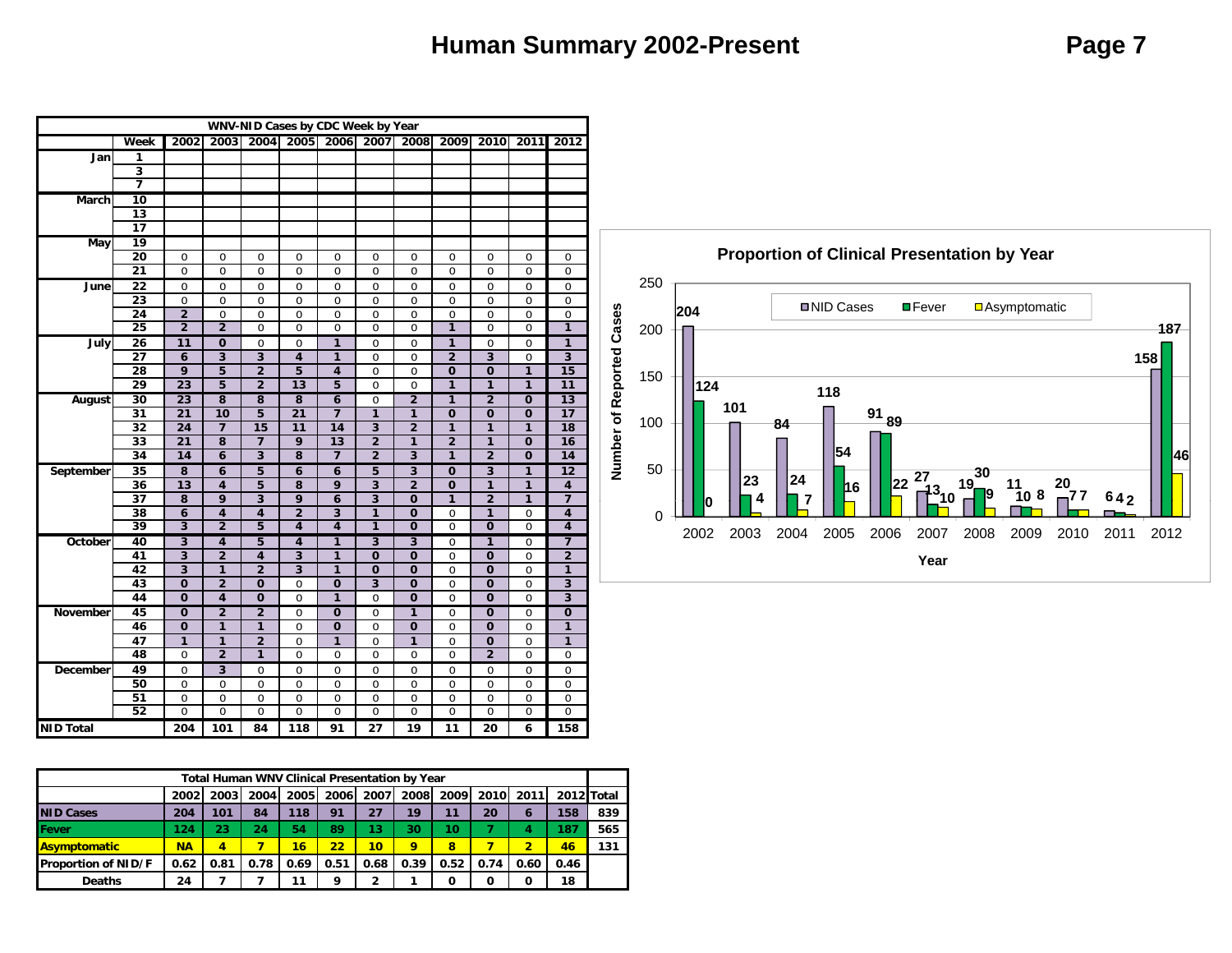**Arboviral Horses Page 8**

|                |                         | CDC Week 1-5 6-9 10-13 14-17 18-21 |                     |          |                         |                         |                |                               |           |                |                | 22 23 24 25             |              | 26 27 28 29    |                         |              | 30 <sup>°</sup>         |                         |                                         |              | 31 32 33 34 | 35           |              | 36 37 38 39 |              |           | 40        | 41 42 43 44  |          |          |           | 45         |           |              | 46 47        | 48        | 49         |           | 50 51 52 |  |
|----------------|-------------------------|------------------------------------|---------------------|----------|-------------------------|-------------------------|----------------|-------------------------------|-----------|----------------|----------------|-------------------------|--------------|----------------|-------------------------|--------------|-------------------------|-------------------------|-----------------------------------------|--------------|-------------|--------------|--------------|-------------|--------------|-----------|-----------|--------------|----------|----------|-----------|------------|-----------|--------------|--------------|-----------|------------|-----------|----------|--|
|                | <b>Region Parish</b>    |                                    |                     |          |                         |                         |                | Total Jan Feb Mar Apr May Jun |           |                |                |                         | Jul          |                |                         |              | Aug                     |                         |                                         |              |             | <b>Sep</b>   |              |             |              |           | Oct       |              |          |          |           | <b>Nov</b> |           |              |              |           | <b>Dec</b> |           |          |  |
| $\overline{1}$ | Jefferson               |                                    | 1                   |          |                         |                         |                |                               |           |                |                |                         |              |                |                         |              |                         | $\mathbf{1}$            |                                         |              |             |              |              |             |              |           |           |              |          |          |           |            |           |              |              |           |            |           |          |  |
| $\overline{2}$ | Ascension               |                                    | 4                   |          |                         |                         |                |                               |           |                |                | $\mathbf{1}$            |              |                | $\mathbf{1}$            | $\mathbf{1}$ | $\mathbf{1}$            |                         |                                         |              |             |              |              |             |              |           |           |              |          |          |           |            |           |              |              |           |            |           |          |  |
| $\overline{2}$ | <b>East Baton Rouge</b> |                                    | 5                   |          |                         |                         |                |                               |           |                |                |                         |              |                | $\overline{2}$          |              | $\mathbf{1}$            | $\mathbf{1}$            | $\overline{\mathbf{1}}$                 |              |             |              |              |             |              |           |           |              |          |          |           |            |           |              |              |           |            |           |          |  |
| $\overline{2}$ | <b>East Feliciana</b>   |                                    | 1                   |          |                         |                         |                |                               |           |                |                |                         |              |                |                         | $\mathbf{1}$ |                         |                         |                                         |              |             |              |              |             |              |           |           |              |          |          |           |            |           |              |              |           |            |           |          |  |
| 4              | Iberia                  |                                    | $\mathbf{1}$        |          |                         |                         |                |                               |           |                |                |                         |              |                |                         |              | -1                      |                         |                                         |              |             |              |              |             |              |           |           |              |          |          |           |            |           |              |              |           |            |           |          |  |
| 4              | St. Landry              |                                    | 1                   |          |                         |                         |                |                               |           |                |                | $\overline{1}$          |              |                |                         |              |                         |                         |                                         |              |             |              |              |             |              |           |           |              |          |          |           |            |           |              |              |           |            |           |          |  |
| $\overline{4}$ | Vermillion              |                                    | 1                   |          |                         |                         |                |                               |           |                |                |                         |              |                |                         |              |                         | $\mathbf{1}$            |                                         |              |             |              |              |             |              |           |           |              |          |          |           |            |           |              |              |           |            |           |          |  |
| 5              | Beauregard              |                                    | 1                   |          |                         |                         |                |                               |           |                |                |                         |              |                |                         | $\mathbf{1}$ |                         |                         |                                         |              |             |              |              |             |              |           |           |              |          |          |           |            |           |              |              |           |            |           |          |  |
| 5              | Calcasieu               |                                    | 1                   |          |                         |                         |                |                               |           |                |                |                         |              |                |                         |              |                         | $\mathbf{1}$            |                                         |              |             |              |              |             |              |           |           |              |          |          |           |            |           |              |              |           |            |           |          |  |
| 6              | Rapides                 |                                    | 1                   |          |                         |                         |                |                               |           |                |                |                         |              |                |                         |              |                         | $\mathbf{1}$            |                                         |              |             |              |              |             |              |           |           |              |          |          |           |            |           |              |              |           |            |           |          |  |
| $\overline{7}$ | Natchitoches            |                                    | 1                   |          |                         |                         |                |                               |           |                |                |                         |              |                |                         | $\mathbf{1}$ |                         |                         |                                         |              |             |              |              |             |              |           |           |              |          |          |           |            |           |              |              |           |            |           |          |  |
| 8              | Franklin                |                                    | $\overline{2}$      |          |                         |                         |                |                               |           |                |                |                         |              |                |                         |              | $\mathbf{1}$            | $\overline{1}$          |                                         |              |             |              |              |             |              |           |           |              |          |          |           |            |           |              |              |           |            |           |          |  |
| 8              | Ouachita                |                                    | 1                   |          |                         |                         |                |                               |           |                |                |                         |              |                |                         | $\mathbf{1}$ |                         |                         |                                         |              |             |              |              |             |              |           |           |              |          |          |           |            |           |              |              |           |            |           |          |  |
| 9              | Livingston              |                                    | -1                  |          |                         |                         |                |                               |           |                |                |                         | $\mathbf{1}$ |                |                         |              |                         |                         |                                         |              |             |              |              |             |              |           |           |              |          |          |           |            |           |              |              |           |            |           |          |  |
| 9              | St. Helena              |                                    | 1                   |          |                         |                         |                |                               |           |                |                |                         |              |                | $\mathbf{1}$            |              |                         |                         |                                         |              |             |              |              |             |              |           |           |              |          |          |           |            |           |              |              |           |            |           |          |  |
| 9              | St. Tammany             |                                    | 1                   |          |                         |                         |                |                               |           |                |                |                         |              |                | $\mathbf{1}$            |              |                         |                         |                                         |              |             |              |              |             |              |           |           |              |          |          |           |            |           |              |              |           |            |           |          |  |
| 9              | Tangipahoa              |                                    | $\overline{2}$      |          |                         |                         |                |                               |           |                |                |                         | $\mathbf{1}$ |                |                         |              | $\overline{\mathbf{1}}$ |                         |                                         |              |             |              |              |             |              |           |           |              |          |          |           |            |           |              |              |           |            |           |          |  |
| 9              | Washington              |                                    | $\mathbf{1}$        |          |                         |                         |                |                               |           |                |                |                         |              |                |                         |              | $\overline{\mathbf{1}}$ |                         |                                         |              |             |              |              |             |              |           |           |              |          |          |           |            |           |              |              |           |            |           |          |  |
|                | Undetermined            |                                    | $\mathbf{0}$        |          |                         |                         |                |                               |           |                |                |                         |              |                |                         |              |                         |                         |                                         |              |             |              |              |             |              |           |           |              |          |          |           |            |           |              |              |           |            |           |          |  |
|                | <b>WNV-Horses Total</b> |                                    |                     |          |                         |                         |                |                               |           |                |                |                         |              |                |                         |              |                         |                         |                                         |              |             |              |              |             |              |           |           |              |          |          |           |            |           |              |              |           |            |           |          |  |
|                |                         |                                    |                     |          |                         |                         |                |                               |           |                |                |                         |              |                |                         |              |                         |                         |                                         |              |             |              |              |             |              |           |           |              |          |          |           |            |           |              |              |           |            |           |          |  |
| $\overline{2}$ | Ascension               |                                    | 1                   |          |                         |                         |                |                               |           |                |                |                         |              |                |                         |              |                         | $\overline{1}$          |                                         |              |             |              |              |             |              |           |           |              |          |          |           |            |           |              |              |           |            |           |          |  |
| 3              | <b>Assumption</b>       |                                    | 1                   |          |                         |                         |                |                               |           |                | $\mathbf{1}$   |                         |              |                |                         |              |                         |                         |                                         |              |             |              |              |             |              |           |           |              |          |          |           |            |           |              |              |           |            |           |          |  |
| 3              | Lafourche               |                                    | 1                   |          |                         |                         |                |                               |           |                | $\mathbf{1}$   |                         |              |                |                         |              |                         |                         |                                         |              |             |              |              |             |              |           |           |              |          |          |           |            |           |              |              |           |            |           |          |  |
| 3              | Terrebonne              |                                    |                     |          |                         |                         | $\overline{2}$ |                               |           | $\mathbf{1}$   | $\overline{1}$ |                         |              |                |                         |              |                         |                         |                                         |              |             |              |              |             |              |           |           |              |          |          |           |            |           |              |              |           |            |           |          |  |
| 4              | Evangeline<br>Iberia    |                                    | $\overline{2}$      |          |                         |                         |                |                               |           |                |                |                         |              |                |                         |              |                         |                         | $1 \quad 1$                             |              |             |              |              |             |              |           |           |              |          |          |           |            |           |              |              |           |            |           |          |  |
| 4              | Vermillion              |                                    | 1<br>3 <sup>1</sup> |          |                         |                         |                |                               |           | $\mathbf{1}$   |                |                         |              |                |                         |              |                         | $\mathbf{1}$            |                                         |              |             |              |              |             |              |           |           |              |          |          |           |            |           |              |              |           |            |           |          |  |
| 4<br>5         | Allen                   |                                    | 1                   |          |                         |                         |                |                               |           |                |                |                         |              |                |                         |              |                         |                         | $\overline{\mathbf{2}}$<br>$\mathbf{1}$ |              |             |              |              |             |              |           |           |              |          |          |           |            |           |              |              |           |            |           |          |  |
| 5              | Calcasieu               |                                    | $\overline{2}$      |          |                         |                         |                |                               |           |                |                |                         |              |                |                         |              |                         |                         | $\overline{2}$                          |              |             |              |              |             |              |           |           |              |          |          |           |            |           |              |              |           |            |           |          |  |
| 6              | <b>Rapides</b>          |                                    | 3 <sup>1</sup>      |          |                         |                         |                |                               |           |                |                |                         |              |                | $\overline{\mathbf{3}}$ |              |                         |                         |                                         |              |             |              |              |             |              |           |           |              |          |          |           |            |           |              |              |           |            |           |          |  |
| $\overline{7}$ | <b>Bossier</b>          |                                    | 1                   |          |                         |                         |                |                               |           |                |                |                         |              |                |                         |              |                         |                         | $\mathbf{1}$                            |              |             |              |              |             |              |           |           |              |          |          |           |            |           |              |              |           |            |           |          |  |
| 8              | Ouachita                |                                    | 1                   |          |                         |                         |                |                               |           |                |                |                         |              |                | $\overline{1}$          |              |                         |                         |                                         |              |             |              |              |             |              |           |           |              |          |          |           |            |           |              |              |           |            |           |          |  |
| 9              | Livingston              |                                    | 1                   |          |                         |                         |                |                               |           |                |                |                         |              | $\mathbf{1}$   |                         |              |                         |                         |                                         |              |             |              |              |             |              |           |           |              |          |          |           |            |           |              |              |           |            |           |          |  |
| 9              | Tangipahoa              |                                    | 1                   |          |                         |                         |                |                               |           |                |                |                         |              |                |                         |              |                         |                         | $\overline{1}$                          |              |             |              |              |             |              |           |           |              |          |          |           |            |           |              |              |           |            |           |          |  |
| 9              | Washington              |                                    | 2 <sub>1</sub>      |          |                         | $\overline{\mathbf{1}}$ |                |                               |           |                |                |                         |              |                |                         |              |                         |                         | $\mathbf{1}$                            |              |             |              |              |             |              |           |           |              |          |          |           |            |           |              |              |           |            |           |          |  |
|                | Undetermined            |                                    | $\mathbf{0}$        |          |                         |                         |                |                               |           |                |                |                         |              |                |                         |              |                         |                         |                                         |              |             |              |              |             |              |           |           |              |          |          |           |            |           |              |              |           |            |           |          |  |
|                | <b>EEE-Horses Total</b> |                                    |                     | $25$ 0 0 | $\overline{\mathbf{0}}$ | $\blacksquare$          | $\overline{2}$ |                               | $\bullet$ | $\overline{2}$ | 3 <sup>1</sup> | $\overline{\mathbf{o}}$ | $\bullet$    | $\blacksquare$ | $\overline{4}$          | $\bullet$    | $\mathbf{0}$            | $\overline{\mathbf{3}}$ | $\mathbf{q}$                            | $\mathbf{O}$ | $\bullet$   | $\mathbf{0}$ | $\mathbf{0}$ | $\Omega$    | $\mathbf{0}$ | $\bullet$ | $\bullet$ | $\mathbf{0}$ | $\Omega$ | $\Omega$ | $\bullet$ |            | $\bullet$ | $\mathbf{O}$ | $\mathbf{O}$ | $\bullet$ | $\bullet$  | $\bullet$ |          |  |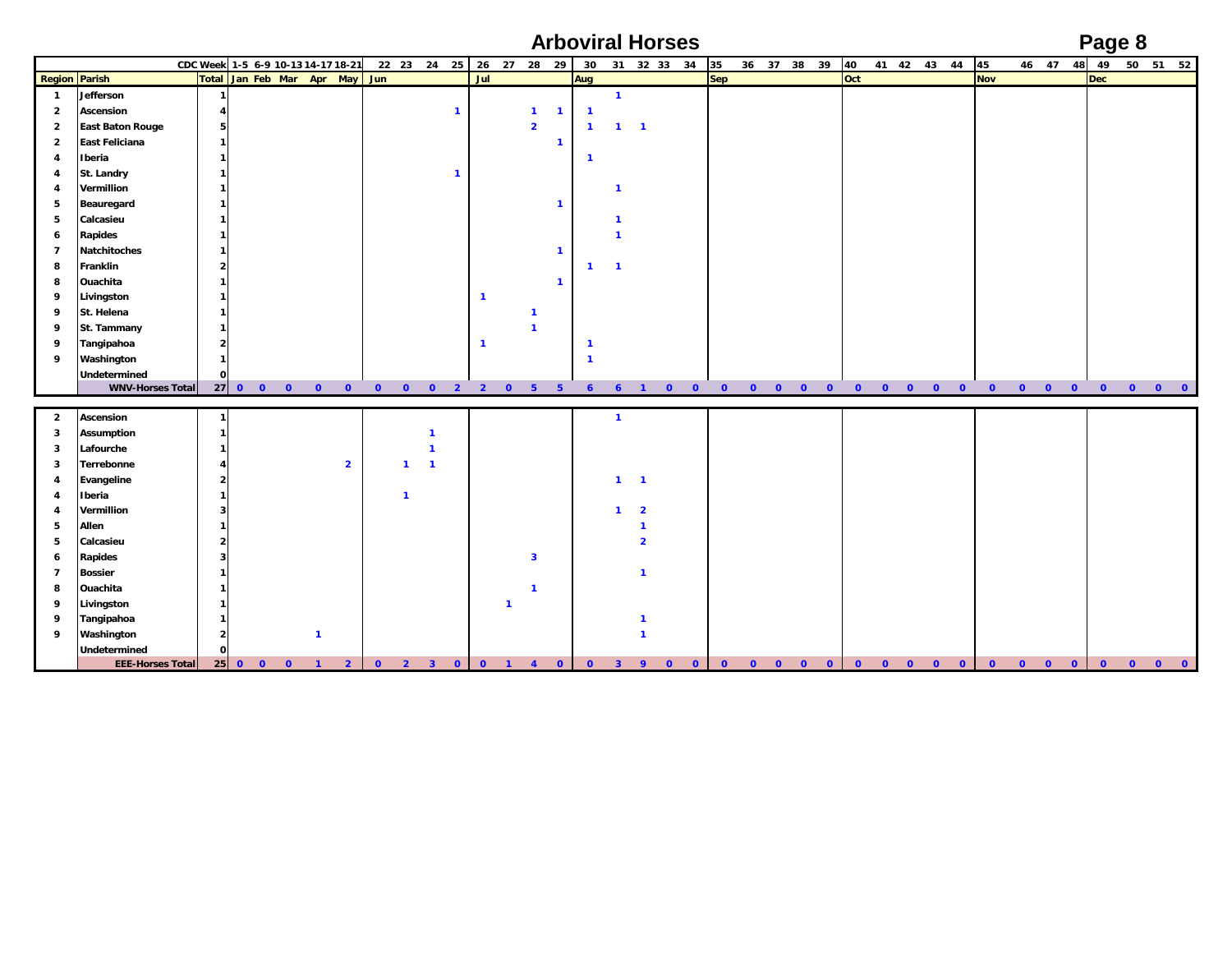